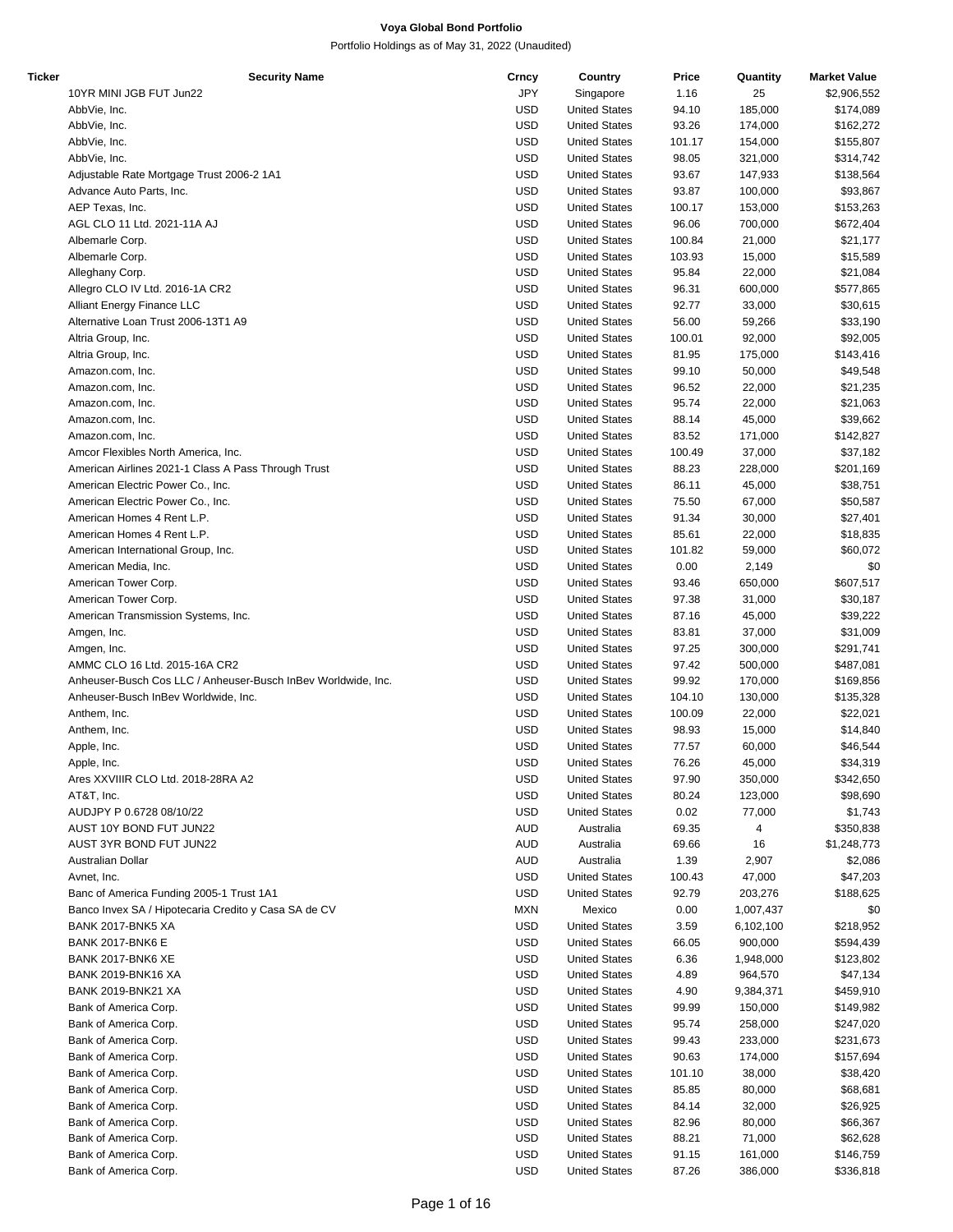| Bank of New York Institutional Cash Reserves Deposit<br>Bank of Nova Scotia/The<br>BARDV C2.624 14JUN22<br>BARDV P0 25MAY27<br>BARDV P2.624 14JUN22 | <b>USD</b><br><b>USD</b><br><b>USD</b><br><b>USD</b> | <b>United States</b><br>Canada<br><b>United States</b> | 1.00<br>94.41<br>0.50 | 450,247<br>163,000<br>(1,782,000) | \$450,247<br>\$153,891 |
|-----------------------------------------------------------------------------------------------------------------------------------------------------|------------------------------------------------------|--------------------------------------------------------|-----------------------|-----------------------------------|------------------------|
|                                                                                                                                                     |                                                      |                                                        |                       |                                   |                        |
|                                                                                                                                                     |                                                      |                                                        |                       |                                   |                        |
|                                                                                                                                                     |                                                      |                                                        |                       |                                   | (\$8,890)              |
|                                                                                                                                                     |                                                      | <b>United States</b>                                   | 0.00                  | 3,070,500                         | \$0                    |
|                                                                                                                                                     | <b>USD</b>                                           | <b>United States</b>                                   | 0.89                  | (1,782,000)                       | (\$15,890)             |
| Barings Clo Ltd. 2019-4A C                                                                                                                          | <b>USD</b>                                           | <b>United States</b>                                   | 97.66                 | 500,000                           | \$488,278              |
| <b>BAT Capital Corp.</b>                                                                                                                            | <b>USD</b>                                           | <b>United States</b>                                   | 86.53                 | 137,000                           | \$118,550              |
| <b>BAT International Finance PLC</b>                                                                                                                | <b>USD</b>                                           | United Kingdom                                         | 97.34                 | 87,000                            | \$84,683               |
| Baxter International, Inc.                                                                                                                          | <b>USD</b>                                           | <b>United States</b>                                   | 91.62                 | 24,000                            | \$21,988               |
|                                                                                                                                                     | <b>USD</b>                                           | <b>United States</b>                                   |                       |                                   |                        |
| Baxter International, Inc.                                                                                                                          |                                                      | <b>United States</b>                                   | 89.42                 | 55,000                            | \$49,180               |
| Baxter International, Inc.                                                                                                                          | <b>USD</b>                                           |                                                        | 86.17                 | 38,000                            | \$32,746               |
| Baxter International, Inc.                                                                                                                          | <b>USD</b>                                           | <b>United States</b>                                   | 74.93                 | 22,000                            | \$16,485               |
| BBCCRE Trust 2015-GTP XA                                                                                                                            | <b>USD</b>                                           | <b>United States</b>                                   | 1.82                  | 8,020,000                         | \$145,749              |
| Benchmark 2019-B9 D Mortgage Trust                                                                                                                  | <b>USD</b>                                           | <b>United States</b>                                   | 79.61                 | 210,000                           | \$167,189              |
| Benchmark 2019-B9 XA Mortgage Trust                                                                                                                 | <b>USD</b>                                           | <b>United States</b>                                   | 5.52                  | 1,183,853                         | \$65,331               |
| Benchmark 2020-B18 XA Mortgage Trust                                                                                                                | <b>USD</b>                                           | <b>United States</b>                                   | 9.11                  | 2,981,736                         | \$271,749              |
| Berkshire Hathaway Energy Co.                                                                                                                       | <b>USD</b>                                           | <b>United States</b>                                   | 99.91                 | 40,000                            | \$39,966               |
| Berkshire Hathaway Finance Corp.                                                                                                                    | <b>USD</b>                                           | <b>United States</b>                                   | 91.39                 | 34,000                            | \$31,072               |
| Berry Global, Inc.                                                                                                                                  | <b>USD</b>                                           | <b>United States</b>                                   | 89.52                 | 241,000                           | \$215,737              |
| TFDXX BlackRock Liquidity Funds, FedFund, Institutional Class                                                                                       | <b>USD</b>                                           | <b>United States</b>                                   | 1.00                  | 3,275,000                         | \$3,275,000            |
| Blackstone Holdings Finance Co. LLC                                                                                                                 | <b>USD</b>                                           | <b>United States</b>                                   | 71.02                 | 84,000                            | \$59,660               |
| BlueMountain CLO 2013-2A CR                                                                                                                         | <b>USD</b>                                           | <b>United States</b>                                   | 94.79                 | 412,500                           | \$390,993              |
| BlueMountain CLO Ltd. 2021-28A C                                                                                                                    | <b>USD</b>                                           | <b>United States</b>                                   | 91.77                 | 250,000                           | \$229,420              |
| BlueMountain CLO XXXI Ltd. 2021-31A A2                                                                                                              | <b>USD</b>                                           | <b>United States</b>                                   | 96.97                 | 250,000                           | \$242,431              |
| <b>BNP Paribas SA</b>                                                                                                                               | <b>USD</b>                                           | France                                                 | 100.52                | 572,000                           | \$574,958              |
| BNPDV C2.573 15JUN22                                                                                                                                | <b>USD</b>                                           | <b>United States</b>                                   | 0.36                  | (1,782,000)                       | (\$6,390)              |
| BNPDV C2.6375 15JUN22                                                                                                                               | <b>USD</b>                                           | <b>United States</b>                                   | 0.57                  | (1,782,000)                       | (\$10, 172)            |
| BNPDV C2.76 03JUN22                                                                                                                                 | <b>USD</b>                                           | <b>United States</b>                                   | 0.90                  | (1,782,000)                       | (\$16, 115)            |
| BNPDV C2.84 06/06/22                                                                                                                                | <b>USD</b>                                           | <b>United States</b>                                   | 1.12                  | (1,782,000)                       | (\$20,024)             |
|                                                                                                                                                     | <b>USD</b>                                           |                                                        |                       |                                   |                        |
| BNPDV P 2.84 06/06/22                                                                                                                               |                                                      | <b>United States</b>                                   | 0.01                  | (1,782,000)                       | (\$202)                |
| BNPDV P2.573 15JUN22                                                                                                                                | <b>USD</b>                                           | <b>United States</b>                                   | 1.20                  | (1,782,000)                       | (\$21,407)             |
| BNPDV P2.6375 15JUN22                                                                                                                               | <b>USD</b>                                           | <b>United States</b>                                   | 0.85                  | (1,782,000)                       | (\$15, 144)            |
| BNPDV P2.76 03JUN22                                                                                                                                 | <b>USD</b>                                           | <b>United States</b>                                   | 0.06                  | (1,782,000)                       | (\$1,023)              |
| Boeing Co/The                                                                                                                                       | <b>USD</b>                                           | <b>United States</b>                                   | 89.94                 | 250,000                           | \$224,849              |
| Boeing Co/The                                                                                                                                       | <b>USD</b>                                           | <b>United States</b>                                   | 99.52                 | 74,000                            | \$73,647               |
| BP Capital Markets America, Inc.                                                                                                                    | <b>USD</b>                                           | <b>United States</b>                                   | 77.45                 | 41,000                            | \$31,754               |
| <b>BPCE SA</b>                                                                                                                                      | <b>USD</b>                                           | France                                                 | 89.43                 | 265,000                           | \$236,998              |
| <b>BPCE SA</b>                                                                                                                                      | <b>USD</b>                                           | France                                                 | 101.86                | 287,000                           | \$292,337              |
| Bristol-Myers Squibb Co.                                                                                                                            | <b>USD</b>                                           | <b>United States</b>                                   | 90.87                 | 112,000                           | \$101,780              |
| <b>Brookfield Finance LLC</b>                                                                                                                       | <b>USD</b>                                           | <b>United States</b>                                   | 76.43                 | 80,000                            | \$61,147               |
| Bundesrepublik Deutschland Bundesanleihe                                                                                                            | <b>EUR</b>                                           | Germany                                                | 105.43                | 200,000                           | \$210,859              |
| Bundesrepublik Deutschland Bundesanleihe                                                                                                            | <b>EUR</b>                                           | Germany                                                | 105.03                | 30,000                            | \$31,509               |
| Bundesrepublik Deutschland Bundesanleihe                                                                                                            | <b>EUR</b>                                           | Germany                                                | 109.87                | 10,000                            | \$10,987               |
| Bundesrepublik Deutschland Bundesanleihe                                                                                                            | <b>EUR</b>                                           | Germany                                                | 104.08                | 120,000                           | \$124,902              |
| C USD/JPY C107.5 02-27-25                                                                                                                           | <b>USD</b>                                           | <b>United States</b>                                   | 0.10                  | 747,500                           | \$76,808               |
| C USD/JPY C129.5 08/11/22                                                                                                                           | <b>USD</b>                                           | <b>United States</b>                                   | 0.01                  | (1,604,000)                       | (\$19,625)             |
| CAN 10YR BOND FUT SEP22                                                                                                                             | CAD                                                  | Canada                                                 | 100.42                | 20                                | \$2,008,301            |
| <b>CANADIAN DOLLAR</b>                                                                                                                              | CAD                                                  | Canada                                                 | 1.26                  | (6, 138)                          | (\$4,852)              |
| Canadian Government Bond                                                                                                                            | CAD                                                  | Canada                                                 | 65.66                 | 575,000                           | \$377,536              |
| Canadian Imperial Bank of Commerce                                                                                                                  | <b>USD</b>                                           | Canada                                                 | 93.34                 |                                   | \$63,473               |
|                                                                                                                                                     |                                                      | <b>United States</b>                                   |                       | 68,000                            |                        |
| Capital One Financial Corp.                                                                                                                         | <b>USD</b>                                           |                                                        | 101.66                | 28,000                            | \$28,465               |
| Capital One Financial Corp.                                                                                                                         | <b>USD</b>                                           | <b>United States</b>                                   | 102.55                | 57,000                            | \$58,451               |
| Capital One Financial Corp.                                                                                                                         | <b>USD</b>                                           | <b>United States</b>                                   | 91.03                 | 42,000                            | \$38,234               |
| Capital One Financial Corp.                                                                                                                         | <b>USD</b>                                           | <b>United States</b>                                   | 89.70                 | 50,000                            | \$44,849               |
| Cargill, Inc.                                                                                                                                       | <b>USD</b>                                           | <b>United States</b>                                   | 86.29                 | 52,000                            | \$44,870               |
| Cargill, Inc.                                                                                                                                       | <b>USD</b>                                           | <b>United States</b>                                   | 101.00                | 21,000                            | \$21,210               |
| Carlyle Global Market Strategies CLO 2016-1 Ltd. 2016-1A A1R2                                                                                       | <b>USD</b>                                           | <b>United States</b>                                   | 96.93                 | 500,000                           | \$484,631              |
| Carlyle US Clo 2017-2A CR Ltd.                                                                                                                      | <b>USD</b>                                           | <b>United States</b>                                   | 96.66                 | 250,000                           | \$241,644              |
| CBRE Services, Inc.                                                                                                                                 | <b>USD</b>                                           | <b>United States</b>                                   | 84.26                 | 150,000                           | \$126,393              |
| CD 2016-CD1 Mortgage Trust XA                                                                                                                       | <b>USD</b>                                           | <b>United States</b>                                   | 4.31                  | 1,557,162                         | \$67,125               |
| Cedar Funding VIII Clo Ltd. 2017-8A A2R                                                                                                             | <b>USD</b>                                           | <b>United States</b>                                   | 96.67                 | 250,000                           | \$241,686              |
| Cenovus Energy, Inc./CA                                                                                                                             | <b>USD</b>                                           | Canada                                                 | 102.20                | 50,000                            | \$51,101               |
| CenterPoint Energy, Inc.                                                                                                                            | <b>USD</b>                                           | <b>United States</b>                                   | 99.94                 | 30,000                            | \$29,982               |
| Charter Communications Operating LLC / Charter Communications Operating Capital                                                                     | <b>USD</b>                                           | <b>United States</b>                                   | 85.20                 | 38,000                            | \$32,377               |
| Charter Communications Operating LLC / Charter Communications Operating Capital                                                                     | <b>USD</b>                                           | <b>United States</b>                                   | 74.80                 | 55,000                            | \$41,142               |
| China Government Bond                                                                                                                               | <b>CNY</b>                                           | China                                                  | 15.20                 | 13,660,000                        | \$2,075,800            |
| China Government Bond                                                                                                                               | <b>CNY</b>                                           | China                                                  | 15.46                 | 6,880,000                         | \$1,063,384            |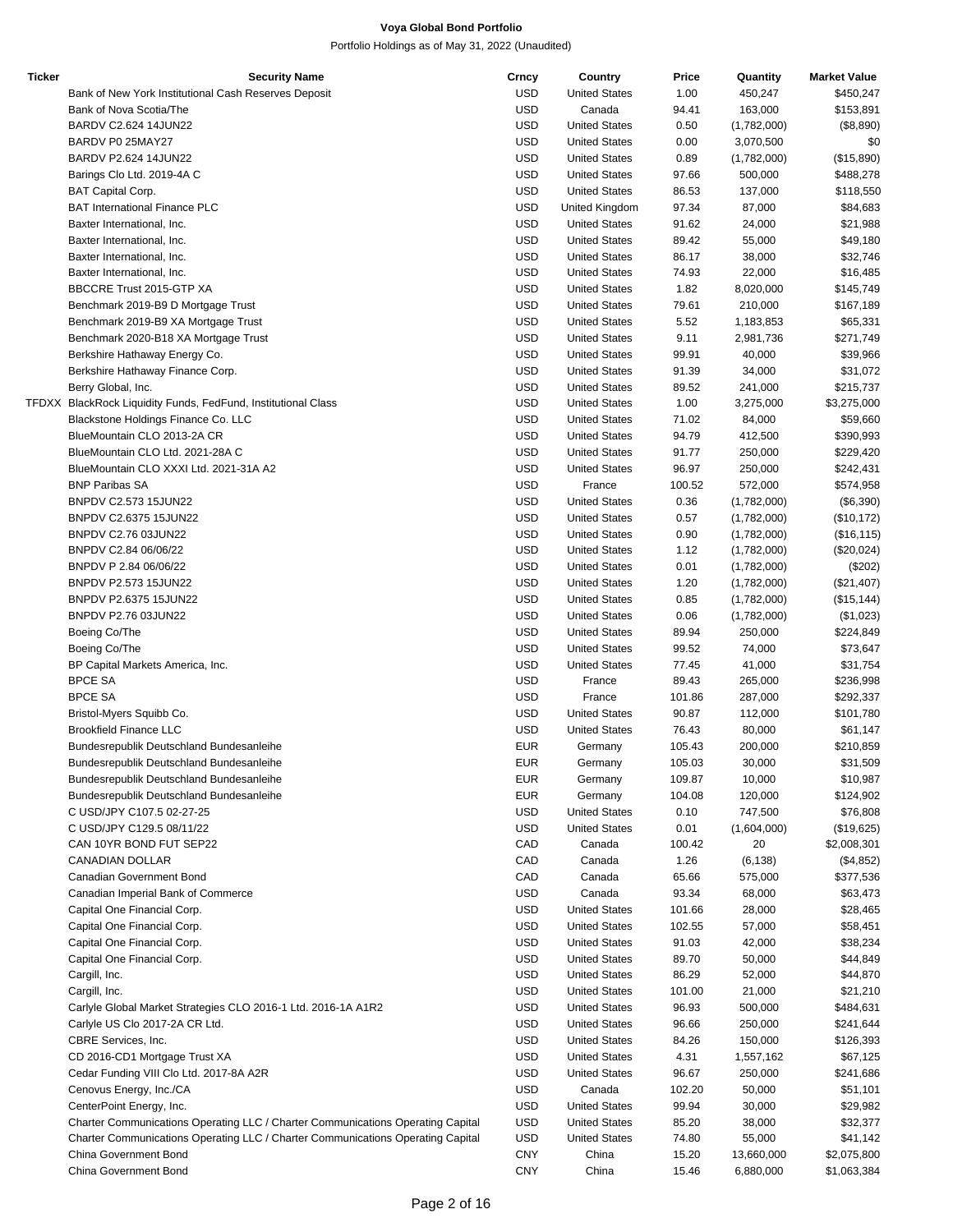| Ticker | <b>Security Name</b>                                   | Crncy      | Country              | Price   | Quantity     | <b>Market Value</b> |
|--------|--------------------------------------------------------|------------|----------------------|---------|--------------|---------------------|
|        | China Government Bond                                  | <b>CNY</b> | China                | 15.55   | 12,880,000   | \$2,002,421         |
|        | China Government Bond                                  | <b>CNY</b> | China                | 15.50   | 29,640,000   | \$4,595,585         |
|        | China Government Bond                                  | <b>CNY</b> | China                | 17.03   | 1,780,000    | \$303,048           |
|        | <b>CHINESE YUAN</b>                                    | <b>CNY</b> | China                | 6.66    | 729,838      | \$109,639           |
|        | CHL Mortgage Pass-Through Trust 2005-17 1A8            | <b>USD</b> | <b>United States</b> | 96.69   | 22,083       | \$21,351            |
|        | CHL Mortgage Pass-Through Trust 2005-J4 A7             | <b>USD</b> | <b>United States</b> | 90.50   | 31,821       | \$28,799            |
|        | CHL Mortgage Pass-Through Trust 2007-7 A7              | <b>USD</b> | <b>United States</b> | 60.09   | 185,915      | \$111,719           |
|        |                                                        | <b>USD</b> | <b>United States</b> |         |              |                     |
|        | Chubb INA Holdings, Inc.                               |            |                      | 76.30   | 35,000       | \$26,704            |
|        | Chubb INA Holdings, Inc.                               | <b>USD</b> | <b>United States</b> | 75.51   | 15,000       | \$11,326            |
|        | CIFC Funding 2013-IA BR Ltd.                           | <b>USD</b> | <b>United States</b> | 97.19   | 400,000      | \$388,758           |
|        | CIFC Funding 2020-2A AR Ltd.                           | <b>USD</b> | <b>United States</b> | 97.39   | 500,000      | \$486,938           |
|        | Cigna Corp.                                            | <b>USD</b> | <b>United States</b> | 101.42  | 50,000       | \$50,712            |
|        | Cigna Corp.                                            | <b>USD</b> | <b>United States</b> | 82.63   | 135,000      | \$111,546           |
|        | Cigna Corp.                                            | <b>USD</b> | <b>United States</b> | 79.93   | 29,000       | \$23,178            |
|        | Citigroup Commercial Mortgage Trust 2016-C2 XB         | <b>USD</b> | <b>United States</b> | 3.08    | 7,900,000    | \$243,365           |
|        | Citigroup Commercial Mortgage Trust 2017-C4 XA         | <b>USD</b> | <b>United States</b> | 3.88    | 3,013,068    | \$116,761           |
|        |                                                        | <b>USD</b> |                      |         |              |                     |
|        | Citigroup Mortgage Loan Trust 2006-WF1 A2E             |            | <b>United States</b> | 53.69   | 226,633      | \$121,689           |
|        | Citigroup Mortgage Loan Trust, Inc. 2005-2 1A3         | <b>USD</b> | <b>United States</b> | 98.37   | 33,813       | \$33,262            |
|        | Citigroup, Inc.                                        | <b>USD</b> | <b>United States</b> | 104.71  | 469,000      | \$491,112           |
|        | CitiMortgage Alternative Loan Trust Series 2006-A3 1A7 | <b>USD</b> | <b>United States</b> | 91.26   | 175,665      | \$160,308           |
|        | Cleveland Electric Illuminating Co/The                 | <b>USD</b> | <b>United States</b> | 95.65   | 278,000      | \$265,920           |
|        | <b>COLOMBIAN PESO</b>                                  | COP        | Colombia             | 3770.00 | $\mathbf{1}$ | \$0                 |
|        | Comcast Corp.                                          | <b>USD</b> | <b>United States</b> | 112.73  | 80,000       | \$90,182            |
|        | Comcast Corp.                                          | <b>USD</b> | <b>United States</b> | 95.15   | 165,000      | \$156,990           |
|        | Comcast Corp.                                          | <b>USD</b> | <b>United States</b> | 101.98  | 110,000      | \$112,182           |
|        |                                                        |            |                      |         |              |                     |
|        | Comcast Corp.                                          | <b>USD</b> | <b>United States</b> | 102.39  | 310,000      | \$317,413           |
|        | COMM 2012-LTRT XA                                      | <b>USD</b> | <b>United States</b> | 0.01    | 8,609,573    | \$906               |
|        | COMM 2013-CR10 E Mortgage Trust                        | <b>USD</b> | <b>United States</b> | 94.71   | 110,000      | \$104,183           |
|        | COMM 2014-CR16 XA                                      | <b>USD</b> | <b>United States</b> | 1.38    | 10,282,933   | \$141,467           |
|        | COMM 2016-CR28 XA                                      | <b>USD</b> | <b>United States</b> | 1.87    | 3,898,295    | \$72,913            |
|        | Corebridge Financial, Inc.                             | <b>USD</b> | <b>United States</b> | 96.04   | 80,000       | \$76,831            |
|        | Corebridge Financial, Inc.                             | <b>USD</b> | <b>United States</b> | 95.11   | 96,000       | \$91,310            |
|        | Corebridge Financial, Inc.                             | <b>USD</b> | <b>United States</b> | 90.96   | 22,000       | \$20,012            |
|        |                                                        | <b>USD</b> | <b>United States</b> |         |              |                     |
|        | Corebridge Financial, Inc.                             |            |                      | 89.70   | 34,000       | \$30,498            |
|        | Countrywide Alternative Loan Trust 2005-53T2 2A6       | <b>USD</b> | <b>United States</b> | 52.57   | 37,489       | \$19,707            |
|        | Credit Suisse AG                                       | <b>USD</b> | Switzerland          | 102.25  | 400,000      | \$408,983           |
|        | Crown Castle International Corp.                       | <b>USD</b> | <b>United States</b> | 94.42   | 22,000       | \$20,773            |
|        | CSAIL Commercial Mortgage Trust 2021-C20 A3            | <b>USD</b> | <b>United States</b> | 89.25   | 500,000      | \$446,247           |
|        | <b>CSL Finance PLC</b>                                 | <b>USD</b> | United Kingdom       | 100.25  | 39,000       | \$39,098            |
|        | <b>CSL Finance PLC</b>                                 | <b>USD</b> | United Kingdom       | 100.11  | 29,000       | \$29,033            |
|        | <b>CSL Finance PLC</b>                                 | <b>USD</b> | United Kingdom       | 98.40   | 19,000       | \$18,696            |
|        | <b>CSL Finance PLC</b>                                 | <b>USD</b> | United Kingdom       | 98.83   | 33,000       | \$32,612            |
|        | <b>CSL Finance PLC</b>                                 | <b>USD</b> |                      |         |              |                     |
|        |                                                        |            | United Kingdom       | 99.37   | 14,000       | \$13,912            |
|        | CSMC Trust 2015-3 B1                                   | <b>USD</b> | <b>United States</b> | 98.07   | 128,595      | \$126,118           |
|        | CSX Corp.                                              | <b>USD</b> | <b>United States</b> | 96.48   | 65,000       | \$62,711            |
|        | CURRENCY CONTRACT - AUD                                | <b>AUD</b> | Australia            | 1.00    | 828,843      | \$595,169           |
|        | <b>CURRENCY CONTRACT - AUD</b>                         | <b>AUD</b> | Australia            | 1.00    | 831,633      | \$597,173           |
|        | CURRENCY CONTRACT - AUD                                | <b>AUD</b> | Australia            | 1.00    | 1,305,395    | \$937,367           |
|        | <b>CURRENCY CONTRACT - AUD</b>                         | <b>AUD</b> | Australia            | 1.00    | 1,443,617    | \$1,036,621         |
|        | <b>CURRENCY CONTRACT - AUD</b>                         | <b>USD</b> | Australia            | 0.72    | (1,024,338)  | (\$1,024,338)       |
|        | <b>CURRENCY CONTRACT - AUD</b>                         | <b>USD</b> | Australia            | 0.72    | (910, 847)   | (\$910, 847)        |
|        |                                                        |            |                      |         |              |                     |
|        | <b>CURRENCY CONTRACT - AUD</b>                         | <b>USD</b> | Australia            | 0.72    | (584, 615)   | (\$584,615)         |
|        | <b>CURRENCY CONTRACT - AUD</b>                         | <b>USD</b> | Australia            | 0.72    | (577, 261)   | (\$577,261)         |
|        | <b>CURRENCY CONTRACT - CAD</b>                         | CAD        | Canada               | 1.00    | 1,109,103    | \$876,693           |
|        | CURRENCY CONTRACT - CAD                                | CAD        | Canada               | 1.00    | 1,222,750    | \$966,526           |
|        | CURRENCY CONTRACT - CAD                                | CAD        | Canada               | 1.00    | 1,279,271    | \$1,011,203         |
|        | CURRENCY CONTRACT - CAD                                | CAD        | Canada               | 1.00    | 2,503,372    | \$1,978,796         |
|        | CURRENCY CONTRACT - CAD                                | CAD        | Canada               | 1.00    | 4,463,974    | \$3,528,558         |
|        | CURRENCY CONTRACT - CAD                                | <b>USD</b> | Canada               | 0.79    | (3,474,905)  | (\$3,474,905)       |
|        |                                                        |            |                      |         |              |                     |
|        | CURRENCY CONTRACT - CAD                                | <b>USD</b> | Canada               | 0.79    | (1,952,573)  | (\$1,952,573)       |
|        | CURRENCY CONTRACT - CAD                                | <b>USD</b> | Canada               | 0.79    | (1,000,717)  | (\$1,000,717)       |
|        | CURRENCY CONTRACT - CAD                                | <b>USD</b> | Canada               | 0.79    | (955, 262)   | (\$955,262)         |
|        | CURRENCY CONTRACT - CAD                                | <b>USD</b> | Canada               | 0.79    | (863, 485)   | (\$863,485)         |
|        | <b>CURRENCY CONTRACT - CHF</b>                         | <b>CHF</b> | Switzerland          | 1.00    | 808,494      | \$844,656           |
|        | <b>CURRENCY CONTRACT - CHF</b>                         | <b>CHF</b> | Switzerland          | 1.00    | 1,619,212    | \$1,691,636         |
|        | <b>CURRENCY CONTRACT - CHF</b>                         | <b>USD</b> | Switzerland          | 1.04    | (1,690,535)  | (\$1,690,535)       |
|        | CURRENCY CONTRACT - CHF                                | <b>USD</b> | Switzerland          | 1.04    | (820, 144)   | (\$820, 144)        |
|        |                                                        |            |                      |         |              |                     |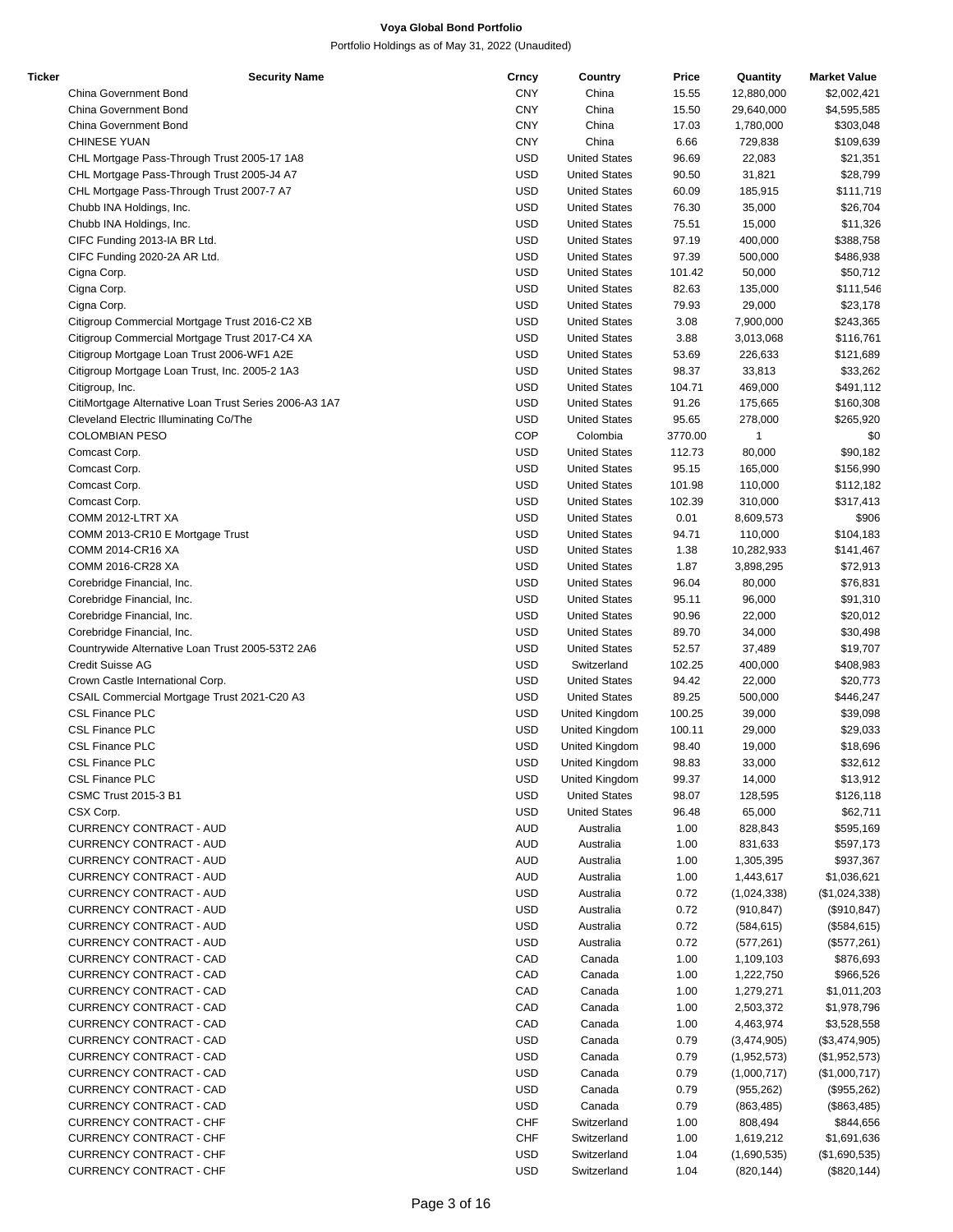Portfolio Holdings as of May 31, 2022 (Unaudited)

| Ticker |                                | <b>Security Name</b> | Crncy      | Country        | Price | Quantity       | <b>Market Value</b> |
|--------|--------------------------------|----------------------|------------|----------------|-------|----------------|---------------------|
|        | <b>CURRENCY CONTRACT - CNY</b> |                      | <b>CNY</b> | China          | 1.00  | 3,921,496      | \$588,789           |
|        | <b>CURRENCY CONTRACT - CNY</b> |                      | <b>USD</b> | China          | 0.15  | (595, 795)     | (\$595,795)         |
|        | <b>CURRENCY CONTRACT - DKK</b> |                      | <b>USD</b> | Denmark        | 0.14  | (291, 769)     | (\$291,769)         |
|        | <b>CURRENCY CONTRACT - DKK</b> |                      | <b>DKK</b> | Denmark        | 1.00  | 2,074,954      | \$300,021           |
|        | <b>CURRENCY CONTRACT - EUR</b> |                      | <b>EUR</b> | Eurozone       | 1.00  | 102,003        | \$109,723           |
|        | <b>CURRENCY CONTRACT - EUR</b> |                      | <b>EUR</b> | Eurozone       | 1.00  | 157,033        | \$168,918           |
|        | <b>CURRENCY CONTRACT - EUR</b> |                      | <b>EUR</b> | Eurozone       | 1.00  | 816,718        | \$878,534           |
|        | <b>CURRENCY CONTRACT - EUR</b> |                      | <b>EUR</b> | Eurozone       | 1.00  | 819,310        | \$881,322           |
|        | <b>CURRENCY CONTRACT - EUR</b> |                      | <b>EUR</b> | Eurozone       | 1.00  | 867,604        | \$933,271           |
|        | <b>CURRENCY CONTRACT - EUR</b> |                      |            |                |       |                |                     |
|        |                                |                      | <b>EUR</b> | Eurozone       | 1.00  | 1,733,887      | \$1,865,122         |
|        | <b>CURRENCY CONTRACT - EUR</b> |                      | <b>EUR</b> | Eurozone       | 1.00  | 25,332,982     | \$27,250,383        |
|        | <b>CURRENCY CONTRACT - EUR</b> |                      | <b>USD</b> | Eurozone       | 1.07  | (26, 509, 121) | (\$26,509,121)      |
|        | <b>CURRENCY CONTRACT - EUR</b> |                      | <b>USD</b> | Eurozone       | 1.07  | (1,862,785)    | (\$1,862,785)       |
|        | <b>CURRENCY CONTRACT - EUR</b> |                      | <b>USD</b> | Eurozone       | 1.07  | (916, 907)     | (\$916,907)         |
|        | <b>CURRENCY CONTRACT - EUR</b> |                      | <b>USD</b> | Eurozone       | 1.07  | (877, 529)     | (\$877,529)         |
|        | <b>CURRENCY CONTRACT - EUR</b> |                      | <b>USD</b> | Eurozone       | 1.07  | (863, 889)     | (\$863,889)         |
|        | <b>CURRENCY CONTRACT - EUR</b> |                      | <b>USD</b> | Eurozone       | 1.07  | (168, 802)     | (\$168,802)         |
|        | <b>CURRENCY CONTRACT - EUR</b> |                      | <b>USD</b> | Eurozone       | 1.07  | (109, 131)     | (\$109, 131)        |
|        | <b>CURRENCY CONTRACT - GBP</b> |                      | GBP        | United Kingdom | 1.00  | 272,592        | \$343,568           |
|        | <b>CURRENCY CONTRACT - GBP</b> |                      | <b>GBP</b> | United Kingdom | 1.00  | 613,696        | \$773,486           |
|        | <b>CURRENCY CONTRACT - GBP</b> |                      | GBP        | United Kingdom | 1.00  | 733,603        | \$924,613           |
|        | <b>CURRENCY CONTRACT - GBP</b> |                      | GBP        | United Kingdom | 1.00  | 5,410,905      | \$6,819,343         |
|        | <b>CURRENCY CONTRACT - GBP</b> |                      | GBP        | United Kingdom | 1.00  | 5,410,905      | \$6,819,759         |
|        |                                |                      |            | United Kingdom |       |                |                     |
|        | <b>CURRENCY CONTRACT - GBP</b> |                      | <b>USD</b> |                | 1.26  | (6,720,066)    | (\$6,720,066)       |
|        | <b>CURRENCY CONTRACT - GBP</b> |                      | <b>USD</b> | United Kingdom | 1.26  | (6,663,476)    | (\$6,663,476)       |
|        | <b>CURRENCY CONTRACT - GBP</b> |                      | <b>USD</b> | United Kingdom | 1.26  | (922, 960)     | (\$922,960)         |
|        | <b>CURRENCY CONTRACT - GBP</b> |                      | <b>USD</b> | United Kingdom | 1.26  | (771, 705)     | (\$771,705)         |
|        | <b>CURRENCY CONTRACT - GBP</b> |                      | <b>USD</b> | United Kingdom | 1.26  | (340, 894)     | (\$340,894)         |
|        | <b>CURRENCY CONTRACT - HKD</b> |                      | <b>HKD</b> | Hong Kong      | 1.00  | 379,429        | \$48,363            |
|        | <b>CURRENCY CONTRACT - HKD</b> |                      | <b>USD</b> | Hong Kong      | 0.13  | (48, 387)      | (\$48,387)          |
|        | <b>CURRENCY CONTRACT - ILS</b> |                      | <b>ILS</b> | Israel         | 1.00  | 792,296        | \$238,843           |
|        | CURRENCY CONTRACT - ILS        |                      | <b>USD</b> | Israel         | 0.30  | (241, 864)     | (\$241,864)         |
|        | CURRENCY CONTRACT - JPY        |                      | <b>JPY</b> | Japan          | 1.00  | 40,970,892     | \$318,751           |
|        | <b>CURRENCY CONTRACT - JPY</b> |                      | <b>JPY</b> | Japan          | 1.00  | 43,443,149     | \$337,985           |
|        | CURRENCY CONTRACT - JPY        |                      | <b>JPY</b> | Japan          | 1.00  | 86,463,825     | \$672,683           |
|        | <b>CURRENCY CONTRACT - JPY</b> |                      | <b>JPY</b> | Japan          | 1.00  | 87,018,076     | \$676,995           |
|        | CURRENCY CONTRACT - JPY        |                      | <b>JPY</b> | Japan          | 1.00  | 96,558,906     | \$751,222           |
|        | <b>CURRENCY CONTRACT - JPY</b> |                      | <b>JPY</b> | Japan          | 1.00  | 2,098,339,114  | \$16,324,938        |
|        | CURRENCY CONTRACT - JPY        |                      | <b>USD</b> | Japan          | 0.01  | (16, 279, 870) | (\$16,279,870)      |
|        | CURRENCY CONTRACT - JPY        |                      | <b>USD</b> |                | 0.01  |                |                     |
|        |                                |                      |            | Japan          |       | (760, 043)     | (\$760,043)         |
|        | CURRENCY CONTRACT - JPY        |                      | <b>USD</b> | Japan          | 0.01  | (679, 914)     | (\$679,914)         |
|        | <b>CURRENCY CONTRACT - JPY</b> |                      | <b>USD</b> | Japan          | 0.01  | (678, 204)     | (\$678, 204)        |
|        | <b>CURRENCY CONTRACT - JPY</b> |                      | <b>USD</b> | Japan          | 0.01  | (344, 087)     | $(\$344,087)$       |
|        | <b>CURRENCY CONTRACT - JPY</b> |                      | <b>USD</b> | Japan          | 0.01  | (321, 716)     | (\$321,716)         |
|        | <b>CURRENCY CONTRACT - KRW</b> |                      | <b>KRW</b> | South Korea    | 1.00  | 1,982,649,000  | \$1,600,686         |
|        | <b>CURRENCY CONTRACT - KRW</b> |                      | <b>USD</b> | South Korea    | 0.00  | (1,586,398)    | (\$1,586,398)       |
|        | <b>CURRENCY CONTRACT - NOK</b> |                      | <b>NOK</b> | Norway         | 1.00  | 4,874,736      | \$520,282           |
|        | <b>CURRENCY CONTRACT - NOK</b> |                      | <b>NOK</b> | Norway         | 1.00  | 4,925,510      | \$525,701           |
|        | <b>CURRENCY CONTRACT - NOK</b> |                      | <b>NOK</b> | Norway         | 1.00  | 6,436,549      | \$686,975           |
|        | <b>CURRENCY CONTRACT - NOK</b> |                      | <b>USD</b> | Norway         | 0.11  | (659, 192)     | (\$659, 192)        |
|        | <b>CURRENCY CONTRACT - NOK</b> |                      | <b>USD</b> | Norway         | 0.11  | (505,008)      | (\$505,008)         |
|        | <b>CURRENCY CONTRACT - NOK</b> |                      | <b>USD</b> | Norway         | 0.11  | (499, 747)     | (\$499,747)         |
|        | CURRENCY CONTRACT - NZD        |                      | <b>NZD</b> | New Zealand    | 1.00  | 422,973        | \$275,457           |
|        | CURRENCY CONTRACT - NZD        |                      | <b>NZD</b> | New Zealand    | 1.00  | 911,502        | \$593,606           |
|        | CURRENCY CONTRACT - NZD        |                      | <b>NZD</b> | New Zealand    | 1.00  | 925,039        | \$602,421           |
|        | CURRENCY CONTRACT - NZD        |                      | <b>NZD</b> | New Zealand    | 1.00  |                |                     |
|        |                                |                      |            |                |       | 1,963,538      | \$1,278,733         |
|        | CURRENCY CONTRACT - NZD        |                      | <b>USD</b> | New Zealand    | 0.65  | (1,271,940)    | (\$1,271,940)       |
|        | <b>CURRENCY CONTRACT - NZD</b> |                      | <b>USD</b> | New Zealand    | 0.65  | (582, 994)     | (\$582,994)         |
|        | CURRENCY CONTRACT - NZD        |                      | <b>USD</b> | New Zealand    | 0.65  | (582, 536)     | (\$582,536)         |
|        | CURRENCY CONTRACT - NZD        |                      | <b>USD</b> | New Zealand    | 0.65  | (273, 300)     | (\$273,300)         |
|        | <b>CURRENCY CONTRACT - SEK</b> |                      | <b>SEK</b> | Sweden         | 1.00  | 1,869,142      | \$191,629           |
|        | <b>CURRENCY CONTRACT - SEK</b> |                      | <b>SEK</b> | Sweden         | 1.00  | 3,970,479      | \$407,064           |
|        | <b>CURRENCY CONTRACT - SEK</b> |                      | <b>SEK</b> | Sweden         | 1.00  | 10,622,902     | \$1,089,088         |
|        | <b>CURRENCY CONTRACT - SEK</b> |                      | <b>SEK</b> | Sweden         | 1.00  | 11,416,740     | \$1,170,474         |
|        | <b>CURRENCY CONTRACT - SEK</b> |                      | <b>SEK</b> | Sweden         | 1.00  | 12,701,388     | \$1,302,179         |
|        | <b>CURRENCY CONTRACT - SEK</b> |                      | <b>USD</b> | Sweden         | 0.10  | (1,294,220)    | (\$1,294,220)       |

CURRENCY CONTRACT - SEK USD Sweden 0.10 (1,152,822) (\$1,152,822)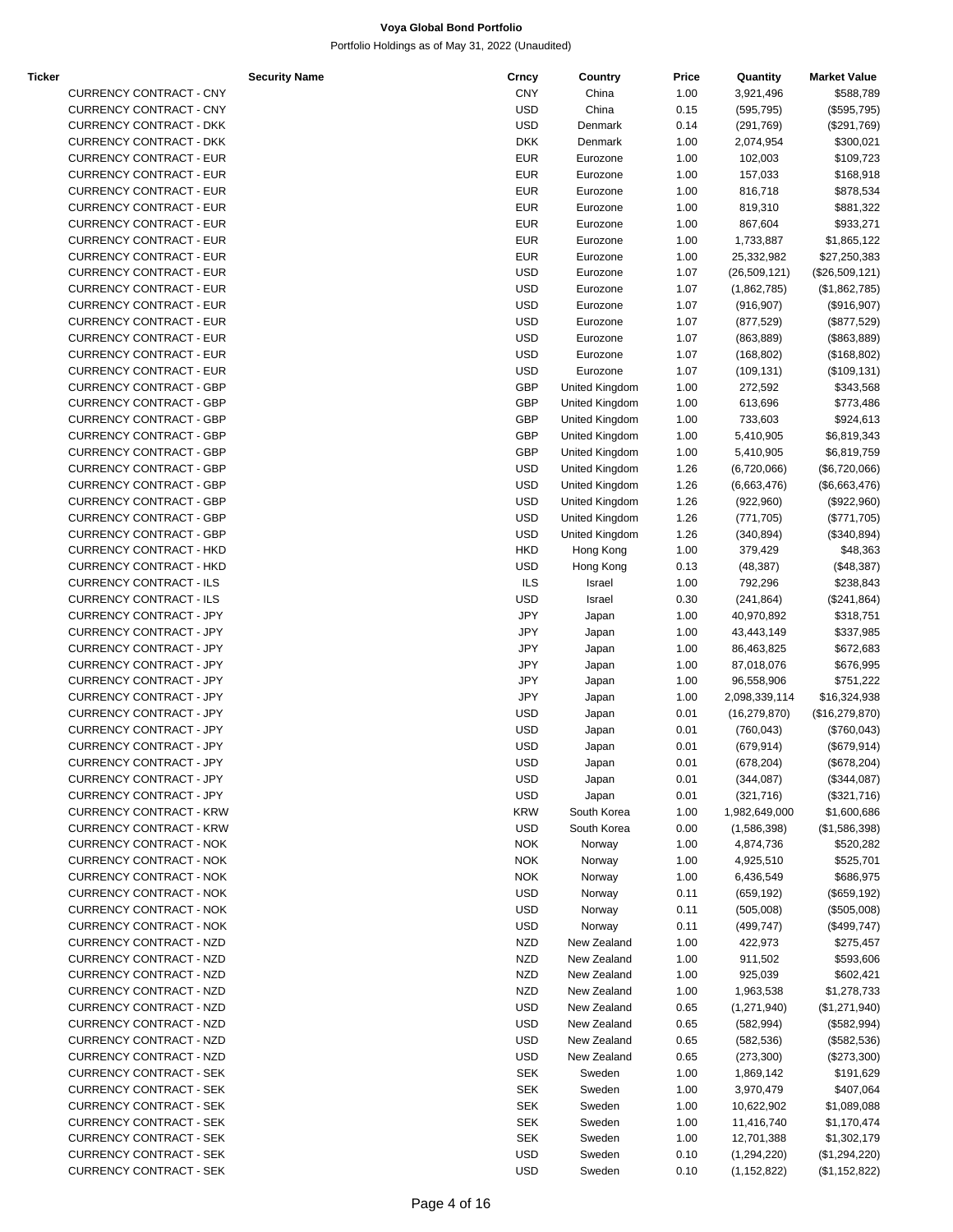Portfolio Holdings as of May 31, 2022 (Unaudited)

| Ticker |                                | <b>Security Name</b> | Crncy      | Country              | Price  | Quantity        | <b>Market Value</b> |
|--------|--------------------------------|----------------------|------------|----------------------|--------|-----------------|---------------------|
|        | <b>CURRENCY CONTRACT - SEK</b> |                      | <b>USD</b> | Sweden               | 0.10   | (1,057,825)     | (\$1,057,825)       |
|        | <b>CURRENCY CONTRACT - SEK</b> |                      | <b>USD</b> | Sweden               | 0.10   | (405, 019)      | (\$405,019)         |
|        | <b>CURRENCY CONTRACT - SEK</b> |                      | <b>USD</b> | Sweden               | 0.10   | (191, 687)      | (\$191,687)         |
|        | <b>CURRENCY CONTRACT - SGD</b> |                      | SGD        | Singapore            | 1.00   | 537,066         | \$391,996           |
|        | <b>CURRENCY CONTRACT - SGD</b> |                      | <b>USD</b> | Singapore            | 0.73   | (391, 249)      | (\$391,249)         |
|        | <b>CURRENCY CONTRACT - USD</b> |                      | <b>AUD</b> | <b>United States</b> | 1.39   | (861, 317)      | (\$618,488)         |
|        | <b>CURRENCY CONTRACT - USD</b> |                      | <b>AUD</b> | <b>United States</b> | 1.39   | (833, 505)      | (\$598,517)         |
|        | <b>CURRENCY CONTRACT - USD</b> |                      | <b>AUD</b> | <b>United States</b> | 1.39   |                 |                     |
|        |                                |                      |            |                      |        | (570, 232)      | (\$409,468)         |
|        | <b>CURRENCY CONTRACT - USD</b> |                      | <b>BRL</b> | <b>United States</b> | 4.76   | (3,502,483)     | (\$735,229)         |
|        | <b>CURRENCY CONTRACT - USD</b> |                      | CAD        | <b>United States</b> | 1.27   | (2,481,941)     | (\$1,961,856)       |
|        | <b>CURRENCY CONTRACT - USD</b> |                      | CAD        | <b>United States</b> | 1.27   | (1,262,401)     | (\$997, 867)        |
|        | <b>CURRENCY CONTRACT - USD</b> |                      | CAD        | <b>United States</b> | 1.27   | (1,219,612)     | (\$964,045)         |
|        | <b>CURRENCY CONTRACT - USD</b> |                      | CAD        | <b>United States</b> | 1.27   | (1, 190, 350)   | (\$940,915)         |
|        | <b>CURRENCY CONTRACT - USD</b> |                      | CAD        | <b>United States</b> | 1.27   | (398, 171)      | (\$314,735)         |
|        | <b>CURRENCY CONTRACT - USD</b> |                      | CHF        | <b>United States</b> | 0.96   | (828, 322)      | (\$865,371)         |
|        | <b>CURRENCY CONTRACT - USD</b> |                      | CHF        | <b>United States</b> | 0.96   | (779, 040)      | (\$813,885)         |
|        | <b>CURRENCY CONTRACT - USD</b> |                      | CHF        | <b>United States</b> | 0.96   | (197,909)       | (\$206,761)         |
|        | <b>CURRENCY CONTRACT - USD</b> |                      | <b>CLP</b> | <b>United States</b> | 824.98 | (121, 399, 057) | (\$147, 154)        |
|        | <b>CURRENCY CONTRACT - USD</b> |                      | <b>CNY</b> | <b>United States</b> | 6.66   | (4,828,830)     | (\$725,019)         |
|        | <b>CURRENCY CONTRACT - USD</b> |                      | CZK        | <b>United States</b> | 23.05  | (1,836,117)     | (\$79,660)          |
|        | <b>CURRENCY CONTRACT - USD</b> |                      | <b>EUR</b> | <b>United States</b> | 0.93   | (1,640,291)     | (\$1,764,441)       |
|        | <b>CURRENCY CONTRACT - USD</b> |                      | <b>EUR</b> | <b>United States</b> | 0.93   | (872, 939)      | (\$939,010)         |
|        |                                |                      |            |                      |        |                 |                     |
|        | <b>CURRENCY CONTRACT - USD</b> |                      | <b>EUR</b> | <b>United States</b> | 0.93   | (848,050)       | (\$912,238)         |
|        | <b>CURRENCY CONTRACT - USD</b> |                      | <b>EUR</b> | <b>United States</b> | 0.93   | (824, 103)      | (\$886,478)         |
|        | <b>CURRENCY CONTRACT - USD</b> |                      | <b>GBP</b> | <b>United States</b> | 0.79   | (5,410,905)     | (\$6,819,343)       |
|        | <b>CURRENCY CONTRACT - USD</b> |                      | GBP        | <b>United States</b> | 0.79   | (700, 128)      | (\$882,422)         |
|        | <b>CURRENCY CONTRACT - USD</b> |                      | <b>GBP</b> | <b>United States</b> | 0.79   | (597, 425)      | (\$752,978)         |
|        | <b>CURRENCY CONTRACT - USD</b> |                      | GBP        | <b>United States</b> | 0.79   | (590, 235)      | (\$743,916)         |
|        | <b>CURRENCY CONTRACT - USD</b> |                      | <b>GBP</b> | <b>United States</b> | 0.79   | (285, 149)      | (\$359,394)         |
|        | <b>CURRENCY CONTRACT - USD</b> |                      | <b>HUF</b> | <b>United States</b> | 370.04 | (43,692,117)    | (\$118,075)         |
|        | <b>CURRENCY CONTRACT - USD</b> |                      | JPY        | <b>United States</b> | 128.54 | (95, 577, 113)  | (\$743,584)         |
|        | <b>CURRENCY CONTRACT - USD</b> |                      | JPY        | <b>United States</b> | 128.54 | (81,730,660)    | (\$635, 859)        |
|        | <b>CURRENCY CONTRACT - USD</b> |                      | JPY        | <b>United States</b> | 128.54 | (15, 364, 885)  | (\$119,538)         |
|        | <b>CURRENCY CONTRACT - USD</b> |                      | JPY        | <b>United States</b> | 128.54 | (4,936,330)     | (\$38,404)          |
|        | <b>CURRENCY CONTRACT - USD</b> |                      | <b>MYR</b> | <b>United States</b> | 4.38   | (7, 721, 050)   | (\$1,763,132)       |
|        | <b>CURRENCY CONTRACT - USD</b> |                      | <b>NOK</b> | <b>United States</b> | 9.37   | (9,932,964)     | (\$1,060,148)       |
|        | <b>CURRENCY CONTRACT - USD</b> |                      | <b>NOK</b> | <b>United States</b> | 9.37   |                 |                     |
|        | <b>CURRENCY CONTRACT - USD</b> |                      | <b>NOK</b> |                      |        | (9,022,705)     | (\$962,996)         |
|        |                                |                      |            | <b>United States</b> | 9.37   | (1,624,990)     | (\$173,436)         |
|        | <b>CURRENCY CONTRACT - USD</b> |                      | <b>NZD</b> | <b>United States</b> | 1.54   | (2,037,644)     | (\$1,326,994)       |
|        | <b>CURRENCY CONTRACT - USD</b> |                      | <b>NZD</b> | <b>United States</b> | 1.54   | (1, 915, 199)   | (\$1,247,253)       |
|        | <b>CURRENCY CONTRACT - USD</b> |                      | <b>NZD</b> | <b>United States</b> | 1.54   | (383, 604)      | (\$249,818)         |
|        | <b>CURRENCY CONTRACT - USD</b> |                      | <b>NZD</b> | <b>United States</b> | 1.54   | (382, 406)      | (\$249,038)         |
|        | CURRENCY CONTRACT - USD        |                      | PEN        | <b>United States</b> | 3.72   | (901, 961)      | (\$242,580)         |
|        | CURRENCY CONTRACT - USD        |                      | PLN        | <b>United States</b> | 4.27   | (941, 843)      | (\$220,351)         |
|        | CURRENCY CONTRACT - USD        |                      | <b>SEK</b> | <b>United States</b> | 9.75   | (12,043,586)    | (\$1,234,740)       |
|        | CURRENCY CONTRACT - USD        |                      | <b>SEK</b> | <b>United States</b> | 9.75   | (5,701,684)     | (\$584,551)         |
|        | <b>CURRENCY CONTRACT - USD</b> |                      | <b>SEK</b> | <b>United States</b> | 9.75   | (5,657,606)     | (\$580,032)         |
|        | <b>CURRENCY CONTRACT - USD</b> |                      | <b>SEK</b> | <b>United States</b> | 9.75   | (5,368,981)     | (\$550,442)         |
|        | <b>CURRENCY CONTRACT - USD</b> |                      | <b>THB</b> | <b>United States</b> | 34.21  | (23,053,643)    | (\$673, 847)        |
|        | <b>CURRENCY CONTRACT - USD</b> |                      | <b>TRY</b> | <b>United States</b> | 16.57  | (893, 433)      | (\$53,906)          |
|        | CURRENCY CONTRACT - USD        |                      | <b>USD</b> | <b>United States</b> | 1.00   | 18,458          | \$18,458            |
|        | <b>CURRENCY CONTRACT - USD</b> |                      | <b>USD</b> | <b>United States</b> | 1.00   | 38,847          | \$38,847            |
|        | <b>CURRENCY CONTRACT - USD</b> |                      |            |                      |        |                 |                     |
|        |                                |                      | <b>USD</b> | <b>United States</b> | 1.00   | 58,596          | \$58,596            |
|        | <b>CURRENCY CONTRACT - USD</b> |                      | <b>USD</b> | <b>United States</b> | 1.00   | 80,361          | \$80,361            |
|        | CURRENCY CONTRACT - USD        |                      | <b>USD</b> | <b>United States</b> | 1.00   | 110,126         | \$110,126           |
|        | <b>CURRENCY CONTRACT - USD</b> |                      | <b>USD</b> | <b>United States</b> | 1.00   | 118,968         | \$118,968           |
|        | <b>CURRENCY CONTRACT - USD</b> |                      | <b>USD</b> | <b>United States</b> | 1.00   | 124,611         | \$124,611           |
|        | <b>CURRENCY CONTRACT - USD</b> |                      | <b>USD</b> | <b>United States</b> | 1.00   | 140,591         | \$140,591           |
|        | CURRENCY CONTRACT - USD        |                      | <b>USD</b> | <b>United States</b> | 1.00   | 171,450         | \$171,450           |
|        | <b>CURRENCY CONTRACT - USD</b> |                      | <b>USD</b> | <b>United States</b> | 1.00   | 174,631         | \$174,631           |
|        | <b>CURRENCY CONTRACT - USD</b> |                      | <b>USD</b> | <b>United States</b> | 1.00   | 198,130         | \$198,130           |
|        | <b>CURRENCY CONTRACT - USD</b> |                      | <b>USD</b> | <b>United States</b> | 1.00   | 216,688         | \$216,688           |
|        | <b>CURRENCY CONTRACT - USD</b> |                      | <b>USD</b> | <b>United States</b> | 1.00   | 233,844         | \$233,844           |
|        | <b>CURRENCY CONTRACT - USD</b> |                      | <b>USD</b> | <b>United States</b> | 1.00   | 242,047         | \$242,047           |
|        | <b>CURRENCY CONTRACT - USD</b> |                      | <b>USD</b> | <b>United States</b> | 1.00   | 243,947         | \$243,947           |
|        |                                |                      |            |                      |        |                 |                     |

CURRENCY CONTRACT - USD CURRENCY CONTRACT - USD CURRENCY CONTRACT - USD CURRENCY CONTRACT - USD CURRENCY CONTRACT - USD CURRENCY CONTRACT - USD CURRENCY CONTRACT - USD CURRENCY CONTRACT - USD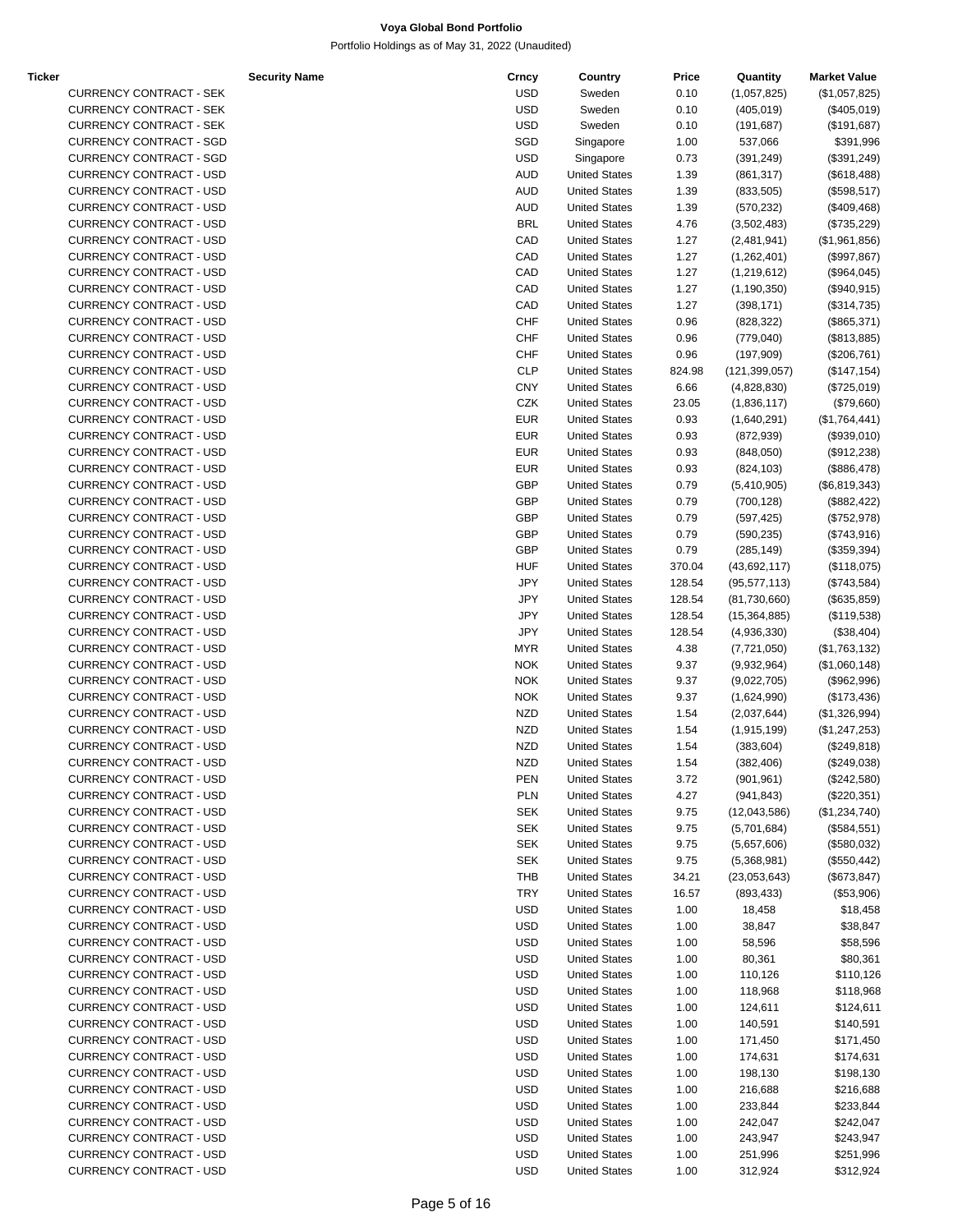| Ticker | <b>Security Name</b>                              | Crncy      | Country              | Price    | Quantity         | <b>Market Value</b> |
|--------|---------------------------------------------------|------------|----------------------|----------|------------------|---------------------|
|        | <b>CURRENCY CONTRACT - USD</b>                    | <b>USD</b> | <b>United States</b> | 1.00     | 355,770          | \$355,770           |
|        | <b>CURRENCY CONTRACT - USD</b>                    | <b>USD</b> | <b>United States</b> | 1.00     | 404,647          | \$404,647           |
|        | <b>CURRENCY CONTRACT - USD</b>                    | <b>USD</b> | <b>United States</b> | 1.00     | 534,732          | \$534,732           |
|        | <b>CURRENCY CONTRACT - USD</b>                    | <b>USD</b> | <b>United States</b> | 1.00     | 568,827          | \$568,827           |
|        | <b>CURRENCY CONTRACT - USD</b>                    | <b>USD</b> | <b>United States</b> | 1.00     | 576,411          | \$576,411           |
|        | <b>CURRENCY CONTRACT - USD</b>                    |            |                      |          |                  |                     |
|        |                                                   | <b>USD</b> | <b>United States</b> | 1.00     | 588,630          | \$588,630           |
|        | <b>CURRENCY CONTRACT - USD</b>                    | <b>USD</b> | <b>United States</b> | 1.00     | 612,032          | \$612,032           |
|        | <b>CURRENCY CONTRACT - USD</b>                    | <b>USD</b> | <b>United States</b> | 1.00     | 641,135          | \$641,135           |
|        | <b>CURRENCY CONTRACT - USD</b>                    | <b>USD</b> | <b>United States</b> | 1.00     | 656,526          | \$656,526           |
|        | <b>CURRENCY CONTRACT - USD</b>                    | <b>USD</b> | <b>United States</b> | 1.00     | 674,910          | \$674,910           |
|        | <b>CURRENCY CONTRACT - USD</b>                    | <b>USD</b> | <b>United States</b> | 1.00     | 687,943          | \$687,943           |
|        | CURRENCY CONTRACT - USD                           | <b>USD</b> | <b>United States</b> | 1.00     | 719,000          | \$719,000           |
|        | <b>CURRENCY CONTRACT - USD</b>                    | <b>USD</b> | <b>United States</b> | 1.00     | 737,174          |                     |
|        |                                                   |            |                      |          |                  | \$737,174           |
|        | <b>CURRENCY CONTRACT - USD</b>                    | <b>USD</b> | <b>United States</b> | 1.00     | 745,387          | \$745,387           |
|        | <b>CURRENCY CONTRACT - USD</b>                    | <b>USD</b> | <b>United States</b> | 1.00     | 748,535          | \$748,535           |
|        | <b>CURRENCY CONTRACT - USD</b>                    | <b>USD</b> | <b>United States</b> | 1.00     | 783,466          | \$783,466           |
|        | <b>CURRENCY CONTRACT - USD</b>                    | <b>USD</b> | <b>United States</b> | 1.00     | 803,898          | \$803,898           |
|        | <b>CURRENCY CONTRACT - USD</b>                    | <b>USD</b> | <b>United States</b> | 1.00     | 864,462          | \$864,462           |
|        | <b>CURRENCY CONTRACT - USD</b>                    | <b>USD</b> | <b>United States</b> | 1.00     | 864,904          | \$864,904           |
|        |                                                   | <b>USD</b> |                      |          |                  |                     |
|        | CURRENCY CONTRACT - USD                           |            | <b>United States</b> | 1.00     | 876,730          | \$876,730           |
|        | <b>CURRENCY CONTRACT - USD</b>                    | <b>USD</b> | <b>United States</b> | 1.00     | 900,337          | \$900,337           |
|        | <b>CURRENCY CONTRACT - USD</b>                    | <b>USD</b> | <b>United States</b> | 1.00     | 913,004          | \$913,004           |
|        | <b>CURRENCY CONTRACT - USD</b>                    | <b>USD</b> | <b>United States</b> | 1.00     | 924,046          | \$924,046           |
|        | <b>CURRENCY CONTRACT - USD</b>                    | <b>USD</b> | <b>United States</b> | 1.00     | 944,567          | \$944,567           |
|        | <b>CURRENCY CONTRACT - USD</b>                    | <b>USD</b> | <b>United States</b> | 1.00     | 949,895          | \$949,895           |
|        | <b>CURRENCY CONTRACT - USD</b>                    | <b>USD</b> | <b>United States</b> | 1.00     | 988,003          | \$988,003           |
|        |                                                   |            |                      |          |                  |                     |
|        | <b>CURRENCY CONTRACT - USD</b>                    | <b>USD</b> | <b>United States</b> | 1.00     | 1,025,656        | \$1,025,656         |
|        | CURRENCY CONTRACT - USD                           | <b>USD</b> | <b>United States</b> | 1.00     | 1,222,203        | \$1,222,203         |
|        | <b>CURRENCY CONTRACT - USD</b>                    | <b>USD</b> | <b>United States</b> | 1.00     | 1,234,135        | \$1,234,135         |
|        | <b>CURRENCY CONTRACT - USD</b>                    | <b>USD</b> | <b>United States</b> | 1.00     | 1,317,582        | \$1,317,582         |
|        | <b>CURRENCY CONTRACT - USD</b>                    | <b>USD</b> | <b>United States</b> | 1.00     | 1,763,068        | \$1,763,068         |
|        | <b>CURRENCY CONTRACT - USD</b>                    | <b>USD</b> | <b>United States</b> | 1.00     | 1,767,316        | \$1,767,316         |
|        | <b>CURRENCY CONTRACT - USD</b>                    | <b>USD</b> | <b>United States</b> | 1.00     | 1,936,502        | \$1,936,502         |
|        |                                                   |            |                      |          |                  |                     |
|        | <b>CURRENCY CONTRACT - USD</b>                    | <b>USD</b> | <b>United States</b> | 1.00     | 6,719,759        | \$6,719,759         |
|        | <b>CURRENCY CONTRACT - USD</b>                    | ZAR        | <b>United States</b> | 15.66    | (10, 344, 239)   | (\$660,520)         |
|        | <b>CURRENCY CONTRACT - USD</b>                    | <b>COP</b> | <b>United States</b> | 3773.86  | (703,004,542)    | (\$186,283)         |
|        | <b>CURRENCY CONTRACT - USD</b>                    | <b>IDR</b> | <b>United States</b> | 14570.89 | (11,336,669,763) | (\$778,036)         |
|        |                                                   |            |                      |          |                  |                     |
|        | <b>CURRENCY CONTRACT - USD</b>                    | <b>MXN</b> | <b>United States</b> | 19.71    | (5, 176, 878)    | $(\$262,603)$       |
|        | <b>CURRENCY CONTRACT - USD</b>                    | PHP        | <b>United States</b> | 52.44    | (966, 184)       | (\$18,425)          |
|        | <b>CURRENCY CONTRACT - USD</b>                    | <b>RON</b> | <b>United States</b> | 4.61     | (509, 854)       | (\$110,606)         |
|        | CVS Health Corp.                                  | <b>USD</b> | <b>United States</b> | 101.33   | 198,000          | \$200,625           |
|        | CVS Health Corp.                                  | USD        | <b>United States</b> | 102.07   | 10,000           | \$10,207            |
|        | DBJPM 16-C3 Mortgage Trust                        | USD        | <b>United States</b> | 79.85    | 290,000          | \$231,552           |
|        | DBUBS 2011-LC2A F Mortgage Trust                  | <b>USD</b> | <b>United States</b> | 99.88    |                  |                     |
|        |                                                   |            |                      |          | 171,676          | \$171,468           |
|        | Dell International LLC / EMC Corp.                | <b>USD</b> | <b>United States</b> | 105.71   | 313,000          | \$330,860           |
|        | Delta Air Lines 2015-1 Class B Pass Through Trust | <b>USD</b> | <b>United States</b> | 99.51    | 99,503           | \$99,015            |
|        | Delta Air Lines, Inc. / SkyMiles IP Ltd.          | <b>USD</b> | <b>United States</b> | 99.82    | 94,000           | \$93,831            |
|        | DERIVATIVES COLLAT SCB                            | <b>USD</b> | <b>United States</b> | 100.00   | (950,000)        | (\$950,000)         |
|        | DERIVATIVES COLLATERAL CT                         | USD        | <b>United States</b> | 100.00   | 20,000           | \$20,000            |
|        | DERIVATIVES COLLATERAL MS                         | <b>USD</b> | <b>United States</b> | 100.00   | 120,000          | \$120,000           |
|        |                                                   |            |                      |          |                  |                     |
|        | Deutsche ALT-A Securities, Inc. ALT2007-RS1 A2    | <b>USD</b> | <b>United States</b> | 116.94   | 324              | \$379               |
|        | <b>Discovery Communications LLC</b>               | <b>USD</b> | <b>United States</b> | 92.58    | 135,000          | \$124,989           |
|        | Dollar General Corp.                              | <b>USD</b> | <b>United States</b> | 93.27    | 26,000           | \$24,249            |
|        | Dominion Energy, Inc.                             | <b>USD</b> | <b>United States</b> | 93.47    | 120,000          | \$112,164           |
|        | Dominion Energy, Inc.                             | USD        | <b>United States</b> | 89.53    | 108,000          | \$96,692            |
|        | DTE Electric Co.                                  | <b>USD</b> | <b>United States</b> | 97.10    | 108,000          | \$104,869           |
|        | Duke Energy Carolinas LLC                         | <b>USD</b> | <b>United States</b> | 91.91    | 6,000            | \$5,514             |
|        |                                                   |            |                      |          |                  |                     |
|        | Duke Energy Carolinas LLC                         | USD        | <b>United States</b> | 95.44    | 2,000            | \$1,909             |
|        | Duke Energy Carolinas LLC                         | <b>USD</b> | <b>United States</b> | 88.23    | 6,000            | \$5,294             |
|        | Duke Energy Florida LLC                           | <b>USD</b> | <b>United States</b> | 87.29    | 45,000           | \$39,280            |
|        | Duke Energy Florida LLC                           | USD        | <b>United States</b> | 94.64    | 6,000            | \$5,679             |
|        | Duke Energy Indiana LLC                           | <b>USD</b> | <b>United States</b> | 80.05    | 171,000          | \$136,878           |
|        | Duke Energy Progress LLC                          | <b>USD</b> | <b>United States</b> | 93.30    | 2,000            |                     |
|        |                                                   |            |                      |          |                  | \$1,866             |
|        | DXC Technology Co.                                | <b>USD</b> | <b>United States</b> | 89.66    | 40,000           | \$35,864            |
|        | DXC Technology Co.                                | <b>USD</b> | <b>United States</b> | 88.09    | 40,000           | \$35,236            |
|        | Ecolab, Inc.                                      | USD        | <b>United States</b> | 73.88    | 21,000           | \$15,516            |
|        | Energy Transfer L.P.                              | <b>USD</b> | <b>United States</b> | 92.27    | 100,000          | \$92,269            |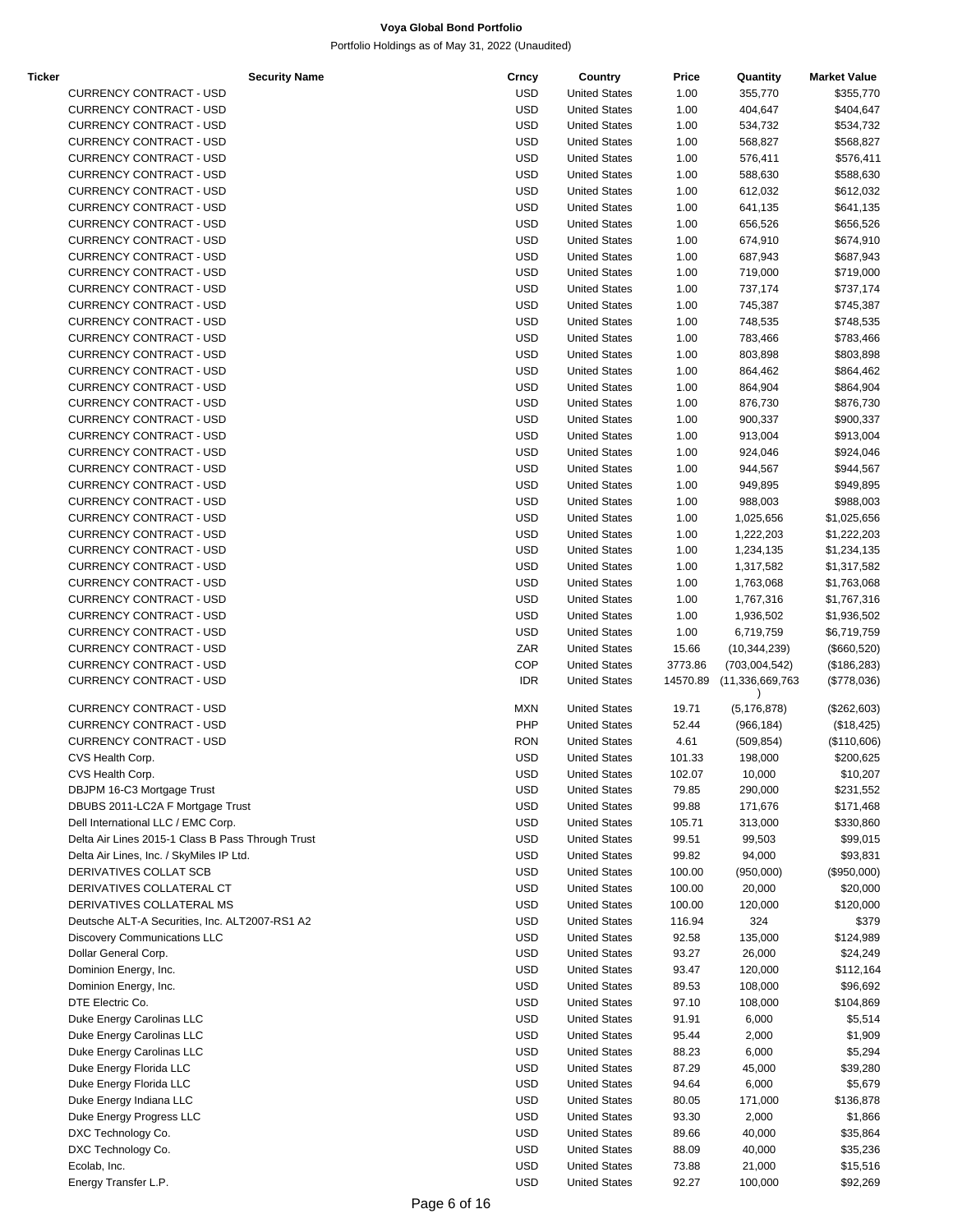| Ticker | <b>Security Name</b>                                        | Crncy      | Country              | Price  | Quantity   | <b>Market Value</b> |
|--------|-------------------------------------------------------------|------------|----------------------|--------|------------|---------------------|
|        | Energy Transfer L.P.                                        | <b>USD</b> | <b>United States</b> | 101.50 | 1,026,000  | \$1,041,364         |
|        | Energy Transfer L.P.                                        | <b>USD</b> | <b>United States</b> | 100.74 | 104,000    | \$104,771           |
|        | Energy Transfer L.P. / Regency Energy Finance Corp.         | <b>USD</b> | <b>United States</b> | 101.08 | 280,000    | \$283,022           |
|        | Entergy Arkansas LLC                                        | <b>USD</b> | <b>United States</b> | 96.40  | 29,000     | \$27,956            |
|        | Entergy Louisiana LLC                                       | <b>USD</b> | <b>United States</b> | 95.36  | 200,000    | \$190,724           |
|        | <b>ENTERPRISE 0% 6/6/22</b>                                 | <b>USD</b> | <b>United States</b> | 99.98  | 1,300,000  | \$1,299,780         |
|        | <b>Equinor ASA</b>                                          | <b>USD</b> | Norway               | 95.80  | 41,000     | \$39,279            |
|        | Essential Utilities, Inc.                                   | <b>USD</b> | <b>United States</b> | 89.28  | 112,000    | \$99,997            |
|        | <b>EURO</b>                                                 | <b>EUR</b> | Eurozone             | 0.93   | (213, 770) | (\$229,492)         |
|        | EURO BUXL 30Y BND JUN12                                     | <b>EUR</b> | Eurozone             | 174.13 | 2          | \$348,259           |
|        | EURO-BOBL FUTURE JUN22                                      | <b>EUR</b> |                      |        |            |                     |
|        |                                                             |            | Germany              | 135.79 | 46         | \$6,246,487         |
|        | Euro-BTP Future Jun22                                       | <b>EUR</b> | Germany              | 136.20 | 13         | \$1,770,615         |
|        | EURO-BUND FUTURE JUN12                                      | <b>EUR</b> | Eurozone             | 162.72 | 6          | \$976,307           |
|        | Euro-OAT Future Jun22                                       | <b>EUR</b> | Germany              | 154.69 | 45         | \$6,960,944         |
|        | EURO-SCHATZ FUT JUN12                                       | <b>EUR</b> | Germany              | 118.22 | 70         | \$8,275,344         |
|        | Evergy Kansas Central, Inc.                                 | <b>USD</b> | <b>United States</b> | 94.61  | 72,000     | \$68,119            |
|        | Evergy Kansas Central, Inc.                                 | <b>USD</b> | <b>United States</b> | 80.11  | 111,000    | \$88,918            |
|        | <b>Eversource Energy</b>                                    | <b>USD</b> | <b>United States</b> | 92.34  | 32,000     | \$29,549            |
|        | <b>Eversource Energy</b>                                    | <b>USD</b> | <b>United States</b> | 96.20  | 53,000     | \$50,987            |
|        | <b>Eversource Energy</b>                                    | <b>USD</b> | <b>United States</b> | 91.18  | 50,000     | \$45,589            |
|        | Extra Space Storage L.P.                                    | <b>USD</b> | <b>United States</b> | 82.23  | 55,000     | \$45,229            |
|        | Exxon Mobil Corp.                                           | <b>USD</b> | <b>United States</b> | 85.91  | 57,000     | \$48,971            |
|        | Exxon Mobil Corp.                                           | <b>USD</b> | <b>United States</b> | 81.85  | 58,000     | \$47,476            |
|        | Exxon Mobil Corp.                                           | <b>USD</b> | <b>United States</b> | 86.81  | 75,000     | \$65,104            |
|        | Exxon Mobil Corp.                                           | <b>USD</b> | <b>United States</b> | 92.50  | 100,000    | \$92,496            |
|        | Fannie Mae                                                  | <b>USD</b> | <b>United States</b> | 98.43  | 15,345     | \$15,104            |
|        | Fannie Mae                                                  | <b>USD</b> | <b>United States</b> | 98.43  | 25,263     | \$24,866            |
|        | Fannie Mae                                                  | <b>USD</b> | <b>United States</b> | 98.43  | 33,721     | \$33,191            |
|        | Fannie Mae                                                  | <b>USD</b> | <b>United States</b> | 102.20 | 34,622     | \$35,383            |
|        | Fannie Mae                                                  | <b>USD</b> | <b>United States</b> | 105.96 | 33,813     | \$35,826            |
|        | Fannie Mae                                                  | <b>USD</b> | <b>United States</b> | 106.66 |            |                     |
|        |                                                             |            |                      |        | 11,125     | \$11,867            |
|        | Fannie Mae                                                  | <b>USD</b> | <b>United States</b> | 102.13 | 81         | \$83                |
|        | Fannie Mae                                                  | <b>USD</b> | <b>United States</b> | 108.00 | 60,470     | \$65,309            |
|        | Fannie Mae                                                  | <b>USD</b> | <b>United States</b> | 107.95 | 35,481     | \$38,302            |
|        | Fannie Mae                                                  | <b>USD</b> | <b>United States</b> | 103.92 | 44,656     | \$46,406            |
|        | Fannie Mae                                                  | <b>USD</b> | <b>United States</b> | 104.55 | 4,324      | \$4,521             |
|        | Fannie Mae                                                  | <b>USD</b> | <b>United States</b> | 108.82 | 20,515     | \$22,324            |
|        | Fannie Mae                                                  | <b>USD</b> | <b>United States</b> | 106.32 | 24,636     | \$26,193            |
|        | Fannie Mae                                                  | <b>USD</b> | <b>United States</b> | 109.54 | 9,986      | \$10,939            |
|        | Fannie Mae Connecticut Avenue Securities 2017-C03 1M2       | <b>USD</b> | <b>United States</b> | 101.47 | 333,122    | \$338,029           |
|        | Fannie Mae Connecticut Avenue Securities 2017-C07 2M2       | <b>USD</b> | <b>United States</b> | 99.66  | 350,938    | \$349,747           |
|        | Fannie Mae Connecticut Avenue Securities 2019-R02 1M2       | <b>USD</b> | <b>United States</b> | 99.64  | 33,515     | \$33,395            |
|        | Fannie Mae Connecticut Avenue Securities Trust 2019-R01 2M2 | <b>USD</b> | <b>United States</b> | 99.35  | 271,558    | \$269,790           |
|        | Fannie Mae Interest Strip Series 254 2                      | <b>USD</b> | <b>United States</b> | 3.53   | 19,288     | \$680               |
|        | Fannie Mae Interest Strip Series 294 2                      | <b>USD</b> | <b>United States</b> | 14.54  | 9,302      | \$1,352             |
|        | Fannie Mae Interest Strip Series 319 2                      | USD        | <b>United States</b> | 19.21  | 87,108     | \$16,729            |
|        | Fannie Mae Interest Strip Series 328 2                      | USD        | <b>United States</b> | 19.66  | 30,550     | \$6,005             |
|        | Fannie Mae Interest Strip Series 331 5                      | USD        | <b>United States</b> | 18.77  | 14,056     | \$2,638             |
|        | Fannie Mae Interest Strip Series 332 2                      | USD        | <b>United States</b> | 18.89  | 16,806     | \$3,175             |
|        | Fannie Mae Interest Strip Series 334 12                     | USD        | <b>United States</b> | 19.29  | 13,402     | \$2,585             |
|        | Fannie Mae Interest Strip Series 338 2                      | <b>USD</b> | <b>United States</b> | 17.32  | 16,571     | \$2,870             |
|        | Fannie Mae Interest Strip Series 356 10                     | <b>USD</b> | <b>United States</b> | 20.46  | 7,143      | \$1,462             |
|        | Fannie Mae Interest Strip Series 364 15                     | USD        | <b>United States</b> | 18.77  | 7,886      | \$1,481             |
|        | Fannie Mae Interest Strip Series 418 5                      | USD        |                      | 13.93  | 237,573    |                     |
|        |                                                             |            | <b>United States</b> |        |            | \$33,095            |
|        | Fannie Mae Interest Strip Series 418 80                     | USD        | <b>United States</b> | 11.06  | 347,568    | \$38,435            |
|        | Fannie Mae REMIC Trust 1999-14 MB                           | USD        | <b>United States</b> | 105.07 | 4,066      | \$4,272             |
|        | Fannie Mae REMIC Trust 2001-80 ZB                           | USD        | <b>United States</b> | 106.63 | 6,277      | \$6,693             |
|        | Fannie Mae REMIC Trust 2002-12 SB                           | USD        | <b>United States</b> | 16.21  | 31,218     | \$5,061             |
|        | Fannie Mae REMIC Trust 2002-2 SW                            | <b>USD</b> | <b>United States</b> | 17.34  | 19,426     | \$3,369             |
|        | Fannie Mae REMIC Trust 2002-21 PE                           | <b>USD</b> | <b>United States</b> | 109.26 | 8,287      | \$9,054             |
|        | Fannie Mae REMIC Trust 2002-29 F                            | USD        | <b>United States</b> | 102.18 | 3,487      | \$3,563             |
|        | Fannie Mae REMIC Trust 2002-41 S                            | USD        | <b>United States</b> | 12.43  | 10,183     | \$1,266             |
|        | Fannie Mae REMIC Trust 2002-64 FJ                           | USD        | <b>United States</b> | 102.00 | 1,073      | \$1,095             |
|        | Fannie Mae REMIC Trust 2002-68 FH                           | USD        | <b>United States</b> | 100.24 | 2,323      | \$2,328             |
|        | Fannie Mae REMIC Trust 2002-77 JS                           | USD        | <b>United States</b> | 16.80  | 371,175    | \$62,354            |
|        | Fannie Mae REMIC Trust 2002-84 FB                           | USD        | <b>United States</b> | 102.04 | 9,683      | \$9,880             |
|        | Fannie Mae REMIC Trust 2003-11 FA                           | <b>USD</b> | <b>United States</b> | 99.82  | 9,681      | \$9,663             |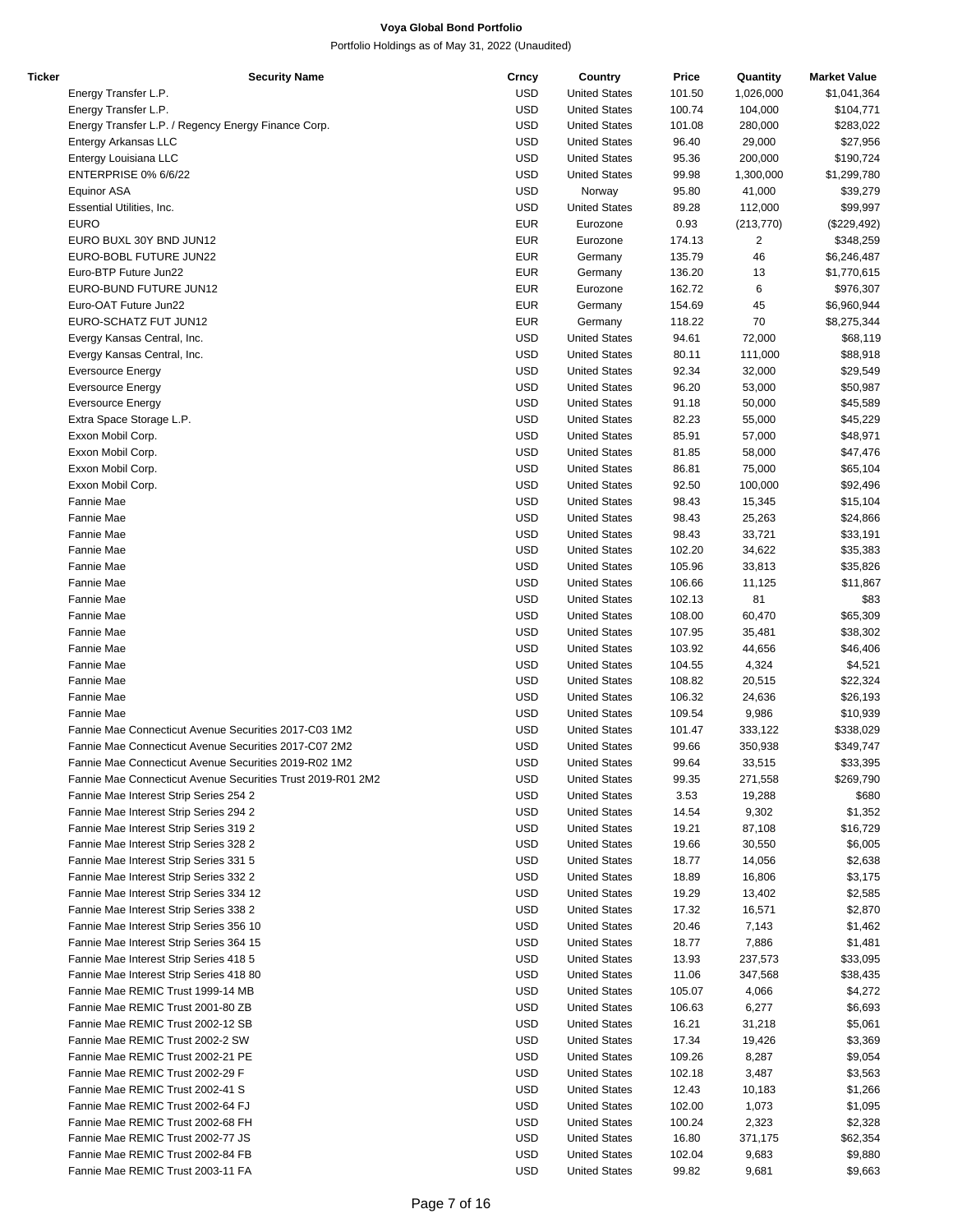| Ticker | <b>Security Name</b>                                                   | Crncy      | Country              | Price  | Quantity   | <b>Market Value</b> |
|--------|------------------------------------------------------------------------|------------|----------------------|--------|------------|---------------------|
|        | Fannie Mae REMIC Trust 2003-116 FA                                     | <b>USD</b> | <b>United States</b> | 100.00 | 2,050      | \$2,050             |
|        | Fannie Mae REMIC Trust 2003-13 IO                                      | <b>USD</b> | <b>United States</b> | 24.04  | 13,223     | \$3,179             |
|        | Fannie Mae REMIC Trust 2003-26 IK                                      | USD        | <b>United States</b> | 20.05  | 11,869     | \$2,380             |
|        | Fannie Mae REMIC Trust 2004-56 SE                                      | <b>USD</b> | <b>United States</b> | 15.54  | 242,503    | \$37,691            |
|        | Fannie Mae REMIC Trust 2005-25 PS                                      | <b>USD</b> | <b>United States</b> | 142.52 | 15,717     | \$22,399            |
|        | Fannie Mae REMIC Trust 2005-40 SB                                      | USD        | <b>United States</b> | 8.95   | 6,354      | \$568               |
|        | Fannie Mae REMIC Trust 2005-71 DB                                      | <b>USD</b> | <b>United States</b> | 100.72 | 6,643      | \$6,691             |
|        | Fannie Mae REMIC Trust 2005-74 DK                                      | <b>USD</b> | <b>United States</b> | 127.16 | 78,559     | \$99,898            |
|        | Fannie Mae REMIC Trust 2005-87 SB                                      | <b>USD</b> | <b>United States</b> | 124.12 | 199,740    | \$247,925           |
|        | Fannie Mae REMIC Trust 2006-104 ES                                     | USD        |                      | 157.75 |            |                     |
|        |                                                                        |            | <b>United States</b> |        | 103,319    | \$162,982           |
|        | Fannie Mae REMIC Trust 2006-11 PS                                      | USD        | <b>United States</b> | 137.93 | 7,945      | \$10,959            |
|        | Fannie Mae REMIC Trust 2006-46 SW                                      | USD        | <b>United States</b> | 125.62 | 18,529     | \$23,276            |
|        | Fannie Mae REMIC Trust 2006-51 SA                                      | <b>USD</b> | <b>United States</b> | 13.77  | 4,184,260  | \$576,242           |
|        | Fannie Mae REMIC Trust 2006-90 SX                                      | USD        | <b>United States</b> | 13.04  | 37,746     | \$4,920             |
|        | Fannie Mae REMIC Trust 2007-116 DI                                     | <b>USD</b> | <b>United States</b> | 13.21  | 4,650,432  | \$614,475           |
|        | Fannie Mae REMIC Trust 2007-88 XI                                      | <b>USD</b> | <b>United States</b> | 16.07  | 28,588     | \$4,593             |
|        | Fannie Mae REMIC Trust 2007-89 SB                                      | <b>USD</b> | <b>United States</b> | 8.61   | 457,612    | \$39,388            |
|        | Fannie Mae REMIC Trust 2007-94 SG                                      | USD        | <b>United States</b> | 14.81  | 733,244    | \$108,577           |
|        | Fannie Mae REMIC Trust 2010-109 SN                                     | USD        | <b>United States</b> | 169.64 | 248,774    | \$422,013           |
|        | Fannie Mae REMIC Trust 2010-155 PL                                     | USD        | <b>United States</b> | 103.25 | 29,435     | \$30,392            |
|        | Fannie Mae REMIC Trust 2011-55 SK                                      | <b>USD</b> | <b>United States</b> | 15.04  | 1,616,640  | \$243,137           |
|        | Fannie Mae REMIC Trust 2011-86 NS                                      | USD        | <b>United States</b> | 11.38  | 1,185,778  | \$134,939           |
|        | Fannie Mae REMIC Trust 2012-10 US                                      | <b>USD</b> | <b>United States</b> | 14.10  | 270,747    | \$38,162            |
|        | Fannie Mae REMIC Trust 2012-110 JI                                     | <b>USD</b> | <b>United States</b> | 14.05  | 501,358    |                     |
|        |                                                                        |            |                      |        |            | \$70,454            |
|        | Fannie Mae REMIC Trust 2012-133 PS                                     | <b>USD</b> | <b>United States</b> | 8.94   | 1,454,662  | \$130,015           |
|        | Fannie Mae REMIC Trust 2012-144 SB                                     | USD        | <b>United States</b> | 15.39  | 1,218,100  | \$187,437           |
|        | Fannie Mae REMIC Trust 2012-27 SB                                      | USD        | <b>United States</b> | 8.04   | 712,336    | \$57,289            |
|        | Fannie Mae REMIC Trust 2013-64 LI                                      | USD        | <b>United States</b> | 9.96   | 736,918    | \$73,365            |
|        | Fannie Mae REMICS 2012-138 DI                                          | <b>USD</b> | <b>United States</b> | 4.51   | 2,967,412  | \$133,950           |
|        | Fannie Mae REMICS 2019-15 SA                                           | USD        | <b>United States</b> | 14.26  | 10,231,544 | \$1,458,975         |
|        | Fannie Mae REMICS 2021-4 IN                                            | <b>USD</b> | <b>United States</b> | 14.32  | 15,949,767 | \$2,283,763         |
|        | FedEx Corp.                                                            | <b>USD</b> | <b>United States</b> | 102.42 | 59,000     | \$60,425            |
|        | FedEx Corp.                                                            | <b>USD</b> | <b>United States</b> | 86.59  | 59,000     | \$51,087            |
|        | FISERV INC 0 06/09/2022                                                | USD        | <b>United States</b> | 99.97  | 1,300,000  | \$1,299,655         |
|        | Fiserv, Inc.                                                           | USD        | <b>United States</b> | 97.23  | 233,000    | \$226,541           |
|        | Florida Power & Light Co.                                              | USD        | <b>United States</b> | 79.32  | 20,000     | \$15,864            |
|        | FMC Corp.                                                              | <b>USD</b> | <b>United States</b> | 97.10  | 125,000    | \$121,378           |
|        | Fortis, Inc./Canada                                                    | USD        | Canada               | 96.25  | 186,000    | \$179,028           |
|        | Fortune Brands Home & Security, Inc.                                   |            |                      |        |            | \$19,206            |
|        |                                                                        | USD        | <b>United States</b> | 91.46  | 21,000     |                     |
|        | Freddie Mac                                                            | USD        | <b>United States</b> | 99.57  | 345,930    | \$344,442           |
|        | Freddie Mac                                                            | <b>USD</b> | <b>United States</b> | 101.09 | 672,551    | \$679,891           |
|        | Freddie Mac                                                            | <b>USD</b> | <b>United States</b> | 102.43 | 54,142     | \$55,457            |
|        | Freddie Mac                                                            | USD        | <b>United States</b> | 102.30 | 74,056     | \$75,756            |
|        | Freddie Mac                                                            | <b>USD</b> | <b>United States</b> | 102.53 | 53,471     | \$54,826            |
|        | Freddie Mac                                                            | <b>USD</b> | <b>United States</b> | 102.53 | 39,439     | \$40,437            |
|        | Freddie Mac                                                            | <b>USD</b> | <b>United States</b> | 102.53 | 36,407     | \$37,328            |
|        | Freddie Mac                                                            | <b>USD</b> | <b>United States</b> | 103.67 | 3,133      | \$3,248             |
|        | Freddie Mac                                                            | USD        | <b>United States</b> | 100.31 | 83         | \$83                |
|        | Freddie Mac                                                            | <b>USD</b> | <b>United States</b> | 109.11 | 14,384     | \$15,694            |
|        | Freddie Mac                                                            | <b>USD</b> | <b>United States</b> | 106.36 | 2,111      | \$2,246             |
|        | Freddie Mac                                                            | <b>USD</b> | <b>United States</b> | 106.41 | 5,390      | \$5,736             |
|        |                                                                        |            |                      |        |            |                     |
|        | Freddie Mac                                                            | <b>USD</b> | <b>United States</b> | 108.27 | 1,387      | \$1,502             |
|        | Freddie Mac 3502 DL                                                    | <b>USD</b> | <b>United States</b> | 12.95  | 3,838,837  | \$497,043           |
|        | Freddie Mac Multifamily Structured Pass Through Certificates K-1517 X1 | <b>USD</b> | <b>United States</b> | 12.33  | 2,096,531  | \$258,424           |
|        | Freddie Mac Multifamily Structured Pass Through Certificates K035 X3   | USD        | <b>United States</b> | 2.08   | 7,000,000  | \$145,558           |
|        | Freddie Mac Multifamily Structured Pass Through Certificates K122 X1   | USD        | <b>United States</b> | 5.93   | 4,081,368  | \$242,038           |
|        | Freddie Mac Multifamily Structured Pass Through Certificates KL06 XFX  | <b>USD</b> | <b>United States</b> | 7.85   | 2,109,000  | \$165,659           |
|        | Freddie Mac REMIC Trust 1360 PZ                                        | <b>USD</b> | <b>United States</b> | 100.38 | 29,399     | \$29,510            |
|        | Freddie Mac REMIC Trust 1674 Z                                         | <b>USD</b> | <b>United States</b> | 102.34 | 4,304      | \$4,404             |
|        | Freddie Mac REMIC Trust 1897 K                                         | <b>USD</b> | <b>United States</b> | 105.46 | 12,631     | \$13,320            |
|        | Freddie Mac REMIC Trust 2035 PE                                        | <b>USD</b> | <b>United States</b> | 14.05  | 3,803      | \$534               |
|        | Freddie Mac REMIC Trust 2049 PL                                        | <b>USD</b> | <b>United States</b> | 13.92  | 21,716     | \$3,022             |
|        | Freddie Mac REMIC Trust 2122 F                                         | USD        | <b>United States</b> | 100.09 | 10,300     | \$10,309            |
|        | Freddie Mac REMIC Trust 2134 SB                                        | USD        | <b>United States</b> | 7.84   | 26,533     | \$2,079             |
|        |                                                                        | <b>USD</b> |                      |        |            |                     |
|        | Freddie Mac REMIC Trust 2136 SG                                        |            | <b>United States</b> | 11.06  | 30,951     | \$3,425             |
|        | Freddie Mac REMIC Trust 2177 SB                                        | USD        | <b>United States</b> | 12.16  | 39,740     | \$4,834             |
|        | Freddie Mac REMIC Trust 2344 FP                                        | <b>USD</b> | <b>United States</b> | 101.93 | 5,734      | \$5,845             |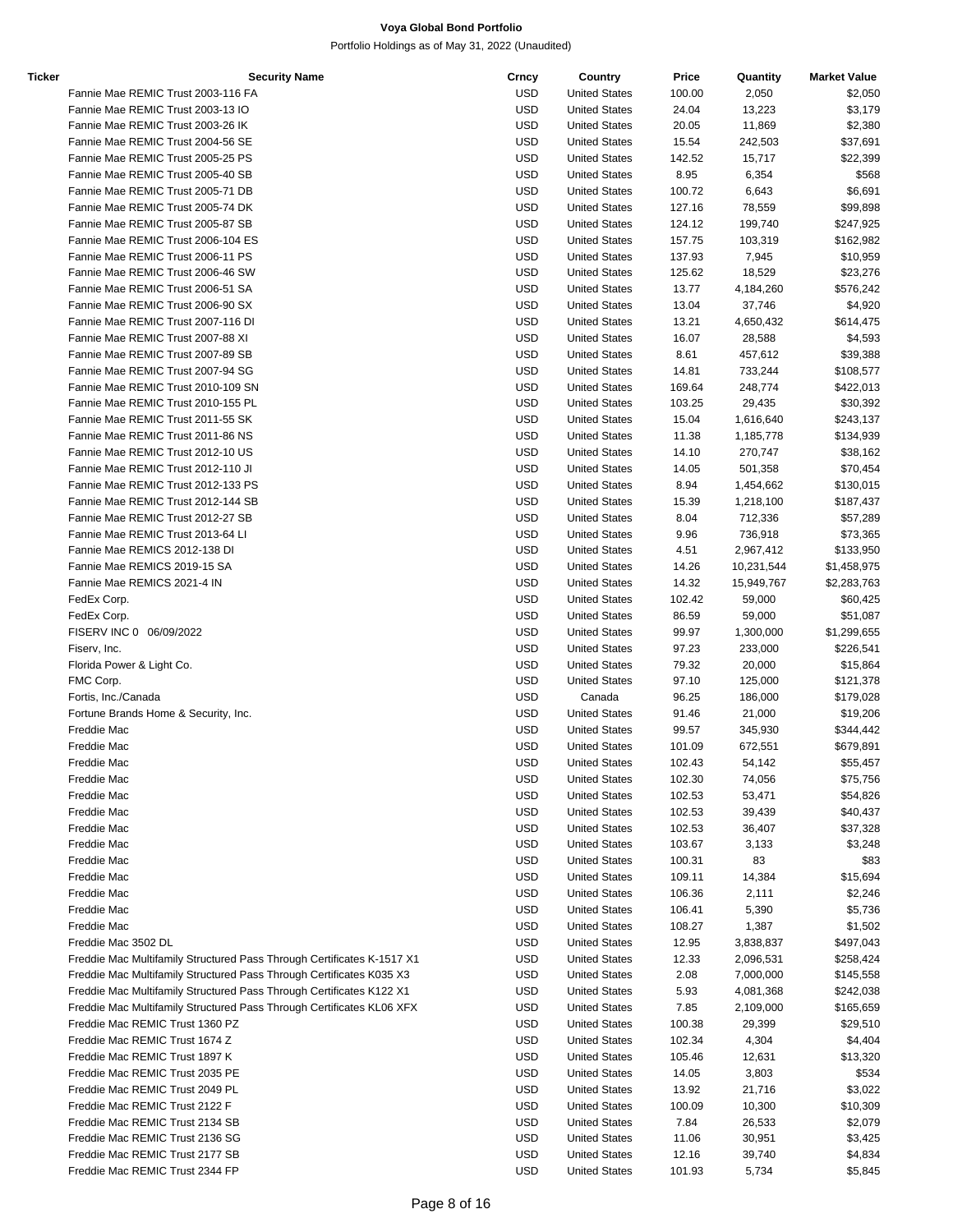| Ticker | <b>Security Name</b>                                              | Crncy      | Country              | Price  | Quantity  | <b>Market Value</b> |
|--------|-------------------------------------------------------------------|------------|----------------------|--------|-----------|---------------------|
|        | Freddie Mac REMIC Trust 2412 GF                                   | <b>USD</b> | <b>United States</b> | 102.01 | 2,488     | \$2,538             |
|        | Freddie Mac REMIC Trust 2415 ZA                                   | <b>USD</b> | <b>United States</b> | 109.99 | 21,936    | \$24,129            |
|        | Freddie Mac REMIC Trust 2464 FI                                   | <b>USD</b> | <b>United States</b> | 102.01 | 3,158     | \$3,222             |
|        | Freddie Mac REMIC Trust 2470 LF                                   | <b>USD</b> | <b>United States</b> | 102.01 | 3,239     | \$3,304             |
|        | Freddie Mac REMIC Trust 2471 FD                                   | <b>USD</b> | <b>United States</b> | 102.00 | 4,617     | \$4,709             |
|        | Freddie Mac REMIC Trust 2504 FP                                   | <b>USD</b> | <b>United States</b> | 100.25 | 3,753     | \$3,763             |
|        | Freddie Mac REMIC Trust 2551 LF                                   | <b>USD</b> | <b>United States</b> | 100.37 | 12,537    | \$12,583            |
|        | Freddie Mac REMIC Trust 2676 KY                                   | <b>USD</b> | <b>United States</b> | 100.99 | 7,339     | \$7,412             |
|        | Freddie Mac REMIC Trust 2750 XG                                   | <b>USD</b> | <b>United States</b> | 106.13 | 160,911   |                     |
|        | Freddie Mac REMIC Trust 2890 PE                                   |            |                      |        |           | \$170,778           |
|        |                                                                   | <b>USD</b> | <b>United States</b> | 105.33 | 138,479   | \$145,864           |
|        | Freddie Mac REMIC Trust 3001 HT                                   | <b>USD</b> | <b>United States</b> | 107.76 | 29,982    | \$32,309            |
|        | Freddie Mac REMIC Trust 3004 SB                                   | <b>USD</b> | <b>United States</b> | 8.25   | 25,888    | \$2,137             |
|        | Freddie Mac REMIC Trust 3025 SJ                                   | <b>USD</b> | <b>United States</b> | 140.52 | 6,457     | \$9,073             |
|        | Freddie Mac REMIC Trust 3223 S                                    | <b>USD</b> | <b>United States</b> | 10.09  | 493,986   | \$49,838            |
|        | Freddie Mac REMIC Trust 3505 SA                                   | <b>USD</b> | <b>United States</b> | 13.89  | 1,194,054 | \$165,850           |
|        | Freddie Mac REMIC Trust 3702 S                                    | <b>USD</b> | <b>United States</b> | 6.36   | 1,154,378 | \$73,436            |
|        | Freddie Mac REMIC Trust 3925 SD                                   | <b>USD</b> | <b>United States</b> | 5.23   | 534,596   | \$27,983            |
|        | Freddie Mac REMIC Trust 4136 SW                                   | <b>USD</b> | <b>United States</b> | 9.51   | 583,194   | \$55,452            |
|        | Freddie Mac REMIC Trust 4161 CI                                   | <b>USD</b> | <b>United States</b> | 14.96  | 346,467   | \$51,824            |
|        | Freddie Mac REMIC Trust 4194 GI                                   | <b>USD</b> | <b>United States</b> | 14.85  | 4,432,739 | \$658,149           |
|        | Freddie Mac REMICS 3582 SL                                        | <b>USD</b> | <b>United States</b> | 13.63  | 7,183,938 | \$979,197           |
|        | Freddie Mac REMICS 4976 MI                                        | <b>USD</b> | <b>United States</b> | 21.11  | 6,359,305 | \$1,342,592         |
|        | Freddie Mac Series 4120 IK                                        | <b>USD</b> | <b>United States</b> | 9.54   | 485,234   | \$46,276            |
|        | Freddie Mac STACR 2019-HQA3 M2                                    | <b>USD</b> | <b>United States</b> | 98.40  | 212,768   |                     |
|        |                                                                   |            |                      |        |           | \$209,354           |
|        | Freddie Mac Stacr Remic Trust 2020-HQA2 M2                        | <b>USD</b> | <b>United States</b> | 99.59  | 395,515   | \$393,891           |
|        | Freddie Mac STACR REMIC Trust 2022-DNA1 M1B                       | <b>USD</b> | <b>United States</b> | 93.08  | 500,000   | \$465,425           |
|        | Freddie Mac STACR REMIC Trust 2022-HQA1 M2                        | <b>USD</b> | <b>United States</b> | 97.28  | 100,000   | \$97,279            |
|        | Freddie Mac STACR Trust 2019-DNA3 M2                              | <b>USD</b> | <b>United States</b> | 99.84  | 192,362   | \$192,059           |
|        | Freddie Mac Stacr Trust 2019-HQA1 M2                              | <b>USD</b> | <b>United States</b> | 99.78  | 361,960   | \$361,166           |
|        | Freddie Mac Structured Agency Credit Risk Debt Notes 2015-DNA2 M3 | <b>USD</b> | <b>United States</b> | 100.04 | 11,408    | \$11,413            |
|        | FREMF 2016-K60 D Mortgage Trust                                   | <b>USD</b> | <b>United States</b> | 72.37  | 543,000   | \$392,944           |
|        | Galaxy XV CLO Ltd. 2013-15A CRR                                   | <b>USD</b> | <b>United States</b> | 94.16  | 500,000   | \$470,803           |
|        | Galaxy XXI CLO Ltd. 2015-21A CR                                   | <b>USD</b> | <b>United States</b> | 93.44  | 400,000   | \$373,776           |
|        | GAM RE-REMIC TR 2021-FFR2 BK44                                    | <b>USD</b> | <b>United States</b> | 88.98  | 152,000   | \$135,250           |
|        | GAM RE-REMIC TR 2021-FFR2 BK78                                    | <b>USD</b> | <b>United States</b> | 80.13  | 171,000   | \$137,021           |
|        | GAM RE-REMIC TR 2021-FFR2 C730                                    | <b>USD</b> | <b>United States</b> | 85.33  | 130,000   | \$110,933           |
|        | GAM RE-REMIC TR 2021-FFR2 CK44                                    | <b>USD</b> | <b>United States</b> | 83.25  | 159,000   | \$132,361           |
|        | GAM RE-REMIC TR 2021-FFR2 CK49                                    | <b>USD</b> | <b>United States</b> | 85.05  | 129,000   | \$109,719           |
|        | GAM RE-REMIC TR 2021-FFR2 CK78                                    | <b>USD</b> | <b>United States</b> | 64.67  | 109,000   | \$70,494            |
|        | GAM RE-REMIC TR 2021-FFR2 D730                                    | <b>USD</b> | <b>United States</b> | 83.18  | 130,000   | \$108,137           |
|        | GAM RE-REMIC TR 2021-FFR2 DK49                                    | <b>USD</b> | <b>United States</b> | 79.84  | 129,000   | \$102,989           |
|        |                                                                   | <b>USD</b> | <b>United States</b> | 82.54  | 238,000   | \$196,438           |
|        | GAM Resecuritization Trust 2022-FRR3 BK47                         |            |                      |        |           |                     |
|        | GAM Resecuritization Trust 2022-FRR3 BK61                         | <b>USD</b> | <b>United States</b> | 79.84  | 163,000   | \$130,137           |
|        | GAM Resecuritization Trust 2022-FRR3 BK89                         | <b>USD</b> | <b>United States</b> | 70.28  | 176,000   | \$123,693           |
|        | GAM Resecuritization Trust 2022-FRR3 C728                         | <b>USD</b> | <b>United States</b> | 88.60  | 92,000    | \$81,508            |
|        | GAM Resecuritization Trust 2022-FRR3 CK47                         | <b>USD</b> | <b>United States</b> | 85.56  | 95,000    | \$81,283            |
|        | GAM Resecuritization Trust 2022-FRR3 CK61                         | USD        | <b>United States</b> | 75.48  | 113,000   | \$85,295            |
|        | GAM Resecuritization Trust 2022-FRR3 CK71                         | <b>USD</b> | <b>United States</b> | 75.20  | 80,000    | \$60,164            |
|        | GAM Resecuritization Trust 2022-FRR3 CK89                         | <b>USD</b> | <b>United States</b> | 65.76  | 92,000    | \$60,495            |
|        | GAM Resecuritization Trust 2022-FRR3 D728                         | <b>USD</b> | <b>United States</b> | 86.32  | 92,000    | \$79,419            |
|        | GAM Resecuritization Trust 2022-FRR3 DK27                         | <b>USD</b> | <b>United States</b> | 96.83  | 125,000   | \$121,040           |
|        | GAM Resecuritization Trust 2022-FRR3 DK41                         | <b>USD</b> | <b>United States</b> | 87.59  | 75,000    | \$65,696            |
|        | GAM Resecuritization Trust 2022-FRR3 DK47                         | <b>USD</b> | <b>United States</b> | 83.71  | 95,000    | \$79,529            |
|        | GAM Resecuritization Trust 2022-FRR3 EK27                         | <b>USD</b> | <b>United States</b> | 95.79  | 31,000    | \$29,694            |
|        | GAM Resecuritization Trust 2022-FRR3 EK41                         | USD        | <b>United States</b> | 84.19  | 49,000    | \$41,251            |
|        | General Dynamics Corp.                                            | <b>USD</b> | <b>United States</b> | 99.82  | 147,000   | \$146,737           |
|        | General Electric Co.                                              | <b>USD</b> | <b>United States</b> | 116.48 | 111,000   | \$129,298           |
|        | General Mills, Inc.                                               | <b>USD</b> | <b>United States</b> | 91.04  | 100,000   | \$91,044            |
|        |                                                                   |            |                      |        |           |                     |
|        | General Motors Financial Co., Inc.                                | <b>USD</b> | <b>United States</b> | 102.96 | 202,000   | \$207,974           |
|        | Georgia Power Co.                                                 | <b>USD</b> | <b>United States</b> | 103.87 | 15,000    | \$15,581            |
|        | Ginnie Mae                                                        | <b>USD</b> | <b>United States</b> | 94.22  | 2,043,228 | \$1,925,038         |
|        | Ginnie Mae                                                        | <b>USD</b> | <b>United States</b> | 106.26 | 17,389    | \$18,478            |
|        | Ginnie Mae                                                        | USD        | <b>United States</b> | 109.04 | 8,003     | \$8,727             |
|        | Ginnie Mae Series 2007-8 SP                                       | <b>USD</b> | <b>United States</b> | 133.75 | 188,224   | \$251,751           |
|        | Ginnie Mae Series 2010-68 MS                                      | <b>USD</b> | <b>United States</b> | 12.08  | 842,946   | \$101,842           |
|        | Ginnie Mae Series 2012-97 SC                                      | <b>USD</b> | <b>United States</b> | 10.98  | 623,971   | \$68,504            |
|        | Ginnie Mae Series 2014-133 BS                                     | <b>USD</b> | <b>United States</b> | 11.14  | 7,928,067 | \$883,327           |
|        |                                                                   |            |                      |        |           |                     |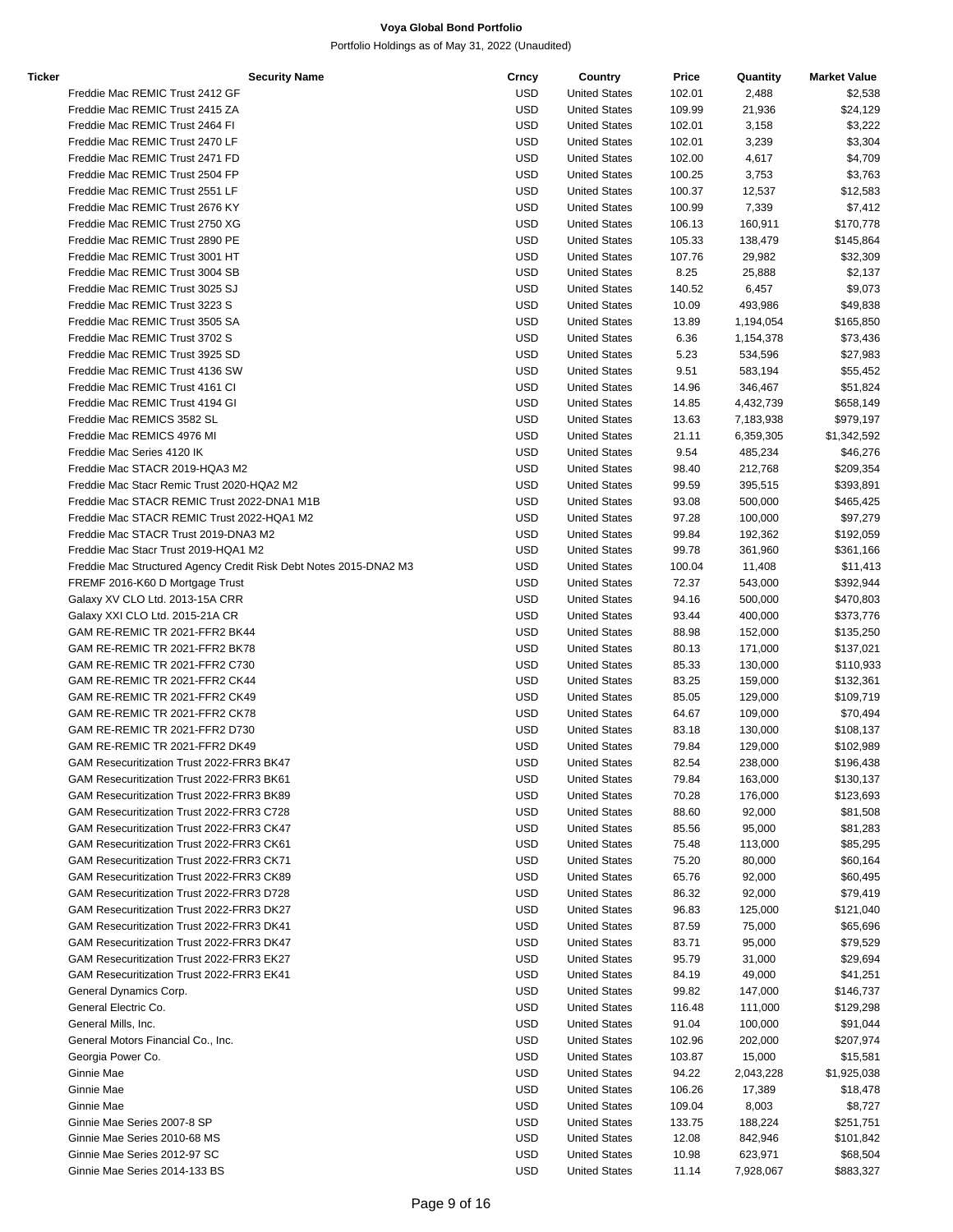| Ticker | <b>Security Name</b>                                              | Crncy                    | Country                                      | Price          | Quantity         | <b>Market Value</b>  |
|--------|-------------------------------------------------------------------|--------------------------|----------------------------------------------|----------------|------------------|----------------------|
|        | Ginnie Mae TBA                                                    | <b>USD</b>               | <b>United States</b>                         | 96.48          | 3,205,000        | \$3,092,074          |
|        | GreenPoint Mortgage Funding Trust 2006-AR3 4A1                    | <b>USD</b>               | <b>United States</b>                         | 87.72          | 100,351          | \$88,027             |
|        | GS Mortgage Securities Trust 2013-GC16 G                          | <b>USD</b>               | <b>United States</b>                         | 65.33          | 180,000          | \$117,589            |
|        | GS Mortgage Securities Trust 2013-GC16 XA                         | <b>USD</b>               | <b>United States</b>                         | 1.07           | 3,659,989        | \$38,983             |
|        | GS Mortgage Securities Trust 2017-GS6 XA                          | <b>USD</b>               | <b>United States</b>                         | 4.18           | 2,264,391        | \$94,729             |
|        | GS Mortgage Securities Trust 2019-GC40 DBD                        | <b>USD</b>               | <b>United States</b>                         | 93.51          | 410,000          | \$383,378            |
|        | GS Mortgage Securities Trust 2019-GC40 DBE                        | <b>USD</b>               | <b>United States</b>                         | 91.90          | 310,000          | \$284,904            |
|        | GS Mortgage Securities Trust 2019-GC42 XA                         | <b>USD</b>               | <b>United States</b>                         | 4.53           | 5,120,997        | \$231,812            |
|        | GS Mortgage Securities Trust 2020-GC47 XA                         | <b>USD</b>               | <b>United States</b>                         | 7.11           | 860,891          | \$61,233             |
|        | GS Mortgage-Backed Securities Corp. Trust 2019-PJ2 A1             | <b>USD</b>               | <b>United States</b>                         | 99.37          | 16,526           | \$16,422             |
|        | GS Mortgage-Backed Securities Corp. Trust 2019-PJ3 A1             | <b>USD</b>               | <b>United States</b>                         | 98.72          | 12,528           | \$12,367             |
|        | GS Mortgage-Backed Securities Corp. Trust 2020-PJ3 B1A            | <b>USD</b>               | <b>United States</b>                         | 89.71          | 476,653          | \$427,629            |
|        | GS Mortgage-Backed Securities Trust 2022-PJ1 A4                   | <b>USD</b>               | <b>United States</b>                         | 86.10          | 193,990          | \$167,018            |
|        | GSIDV C 2.727 06/13/22                                            | <b>USD</b>               | <b>United States</b>                         | 0.71           | (1,758,000)      | (\$12,524)           |
|        | GSIDV C2.71 15JUN22                                               | <b>USD</b>               | <b>United States</b>                         | 0.19           | (1,782,000)      | (\$3,382)            |
|        | GSIDV P 2.727 06/13/22                                            | <b>USD</b>               | <b>United States</b>                         | 0.16           | (1,758,000)      | (\$2,824)            |
|        | GSIDV P2.71 15JUN22                                               | <b>USD</b>               | <b>United States</b>                         | 2.03           | (1,782,000)      | (\$36,146)           |
|        | GSR Mortgage Loan Trust 2005-AR6 1A4<br>HCA, Inc.                 | <b>USD</b>               | <b>United States</b>                         | 99.00          | 8,837            | \$8,748              |
|        | HCA, Inc.                                                         | <b>USD</b><br><b>USD</b> | <b>United States</b>                         | 96.97          | 260,000          | \$252,112            |
|        | HCA, Inc.                                                         | <b>USD</b>               | <b>United States</b><br><b>United States</b> | 95.32<br>91.42 | 22,000<br>21,000 | \$20,971<br>\$19,199 |
|        | HCA, Inc.                                                         | <b>USD</b>               | <b>United States</b>                         | 87.86          | 33,000           | \$28,995             |
|        | Healthpeak Properties, Inc.                                       | <b>USD</b>               | <b>United States</b>                         | 91.54          | 130,000          | \$119,005            |
|        | Hess Corp.                                                        | <b>USD</b>               | <b>United States</b>                         | 102.08         | 130,000          | \$132,702            |
|        | Home Depot, Inc./The                                              | <b>USD</b>               | <b>United States</b>                         | 89.02          | 17,000           | \$15,133             |
|        | HP, Inc.                                                          | <b>USD</b>               | <b>United States</b>                         | 95.73          | 81,000           | \$77,540             |
|        | <b>HUNGARIAN FORINT</b>                                           | <b>HUF</b>               | Hungary                                      | 369.59         | 1                | \$0                  |
|        | Huntington Bancshares, Inc./OH                                    | <b>USD</b>               | <b>United States</b>                         | 102.22         | 25,000           | \$25,556             |
|        | Indonesia Treasury Bond                                           | <b>IDR</b>               | Indonesia                                    | 0.01           | 6,452,000,000    | \$473,491            |
|        | <b>INDONESIAN RUPIAH</b>                                          | <b>IDR</b>               | Indonesia                                    | 14581.00       | 486,319,500      | \$33,353             |
|        | IndyMac INDX Mortgage Loan Trust 2006-AR2 1A1B                    | <b>USD</b>               | <b>United States</b>                         | 90.61          | 370,653          | \$335,837            |
| NGVT   | Ingevity Corp.                                                    | <b>USD</b>               | <b>United States</b>                         | 69.68          | 18               | \$1,254              |
|        | Intel Corp.                                                       | <b>USD</b>               | <b>United States</b>                         | 82.47          | 200,000          | \$164,936            |
|        | Intel Corp.                                                       | <b>USD</b>               | <b>United States</b>                         | 104.38         | 59,000           | \$61,585             |
|        | Intercontinental Exchange, Inc.                                   | <b>USD</b>               | <b>United States</b>                         | 101.96         | 47,000           | \$47,921             |
|        | Intercontinental Exchange, Inc.                                   | <b>USD</b>               | <b>United States</b>                         | 102.99         | 24,000           | \$24,717             |
|        | Intercontinental Exchange, Inc.                                   | <b>USD</b>               | <b>United States</b>                         | 101.38         | 31,000           | \$31,426             |
|        | International Flavors & Fragrances, Inc.                          | <b>USD</b>               | <b>United States</b>                         | 80.69          | 20,000           | \$16,137             |
|        | Interstate Power and Light Co.                                    | <b>USD</b>               | <b>United States</b>                         | 76.62          | 27,000           | \$20,686             |
|        | <b>ISRAELI SHEKEL</b>                                             | <b>ILS</b>               | Israel                                       | 3.32           | 0                | \$0                  |
|        | Italy Buoni Poliennali Del Tesoro                                 | <b>EUR</b>               | Italy                                        | 115.19         | 438,000          | \$504,530            |
|        | JAPANESE YEN                                                      | JPY                      | Japan                                        | 128.74         | (31, 419)        | (\$244)              |
|        | John Deere Capital Corp.                                          | <b>USD</b>               | <b>United States</b>                         | 97.87          | 49,000           | \$47,954             |
|        | Johnson & Johnson                                                 | <b>USD</b>               | <b>United States</b>                         | 98.19          | 90,000           | \$88,370             |
|        | JP Morgan / Hipotecaria su Casita                                 | MXN                      | Mexico                                       | 4.90           | 31,606           | \$1,549              |
|        | JP Morgan Chase Commercial Mortgage Securities Trust 2012-CIBX XA | <b>USD</b>               | <b>United States</b>                         | 0.00           | 782,713          | \$1                  |
|        | JP Morgan Mortgage Trust 2005-A4 B1                               | <b>USD</b>               | <b>United States</b>                         | 95.51          | 489,128          | \$467,184            |
|        | JP Morgan Mortgage Trust 2007-A1 7A1                              | <b>USD</b>               | <b>United States</b>                         | 98.54          | 36,034           | \$35,506             |
|        | JP Morgan Mortgage Trust 2017-3 B1                                | <b>USD</b>               | <b>United States</b>                         | 95.41          | 260,231          | \$248,286            |
|        | JP Morgan Mortgage Trust 2019-8 A5                                | <b>USD</b>               | <b>United States</b>                         | 96.22          | 209,074          | \$201,179            |
|        | JP Morgan Mortgage Trust 2019-INV3 A15                            | <b>USD</b>               | <b>United States</b>                         | 96.08          | 45,511           | \$43,726             |
|        | JP Morgan Mortgage Trust 2019-LTV2 A18                            | <b>USD</b>               | <b>United States</b>                         | 99.80          | 6,601            | \$6,587              |
|        | JP Morgan Mortgage Trust 2019-LTV3 A15                            | <b>USD</b>               | <b>United States</b>                         | 99.42          | 14,320           | \$14,236             |
|        | JPMorgan Chase & Co.                                              | <b>USD</b>               | <b>United States</b>                         | 90.47          | 96,000           | \$86,848             |
|        | JPMorgan Chase & Co.                                              | <b>USD</b>               | <b>United States</b>                         | 97.08          | 125,000          | \$121,354            |
|        | JPMorgan Chase & Co.                                              | <b>USD</b>               | <b>United States</b>                         | 98.18          | 478,000          | \$469,319            |
|        | JPMorgan Chase & Co.                                              | <b>USD</b>               | <b>United States</b>                         | 82.26          | 72,000           | \$59,228             |
|        | JPMorgan Chase & Co.                                              | <b>USD</b>               | <b>United States</b>                         | 91.66          | 210,000          | \$192,482            |
|        | JPMorgan Chase & Co.                                              | <b>USD</b>               | <b>United States</b>                         | 87.31          | 71,000           | \$61,991             |
|        | JPMorgan Chase & Co.                                              | <b>USD</b>               | <b>United States</b>                         | 89.36          | 67,000           | \$59,874             |
|        | JPMorgan Chase & Co.                                              | <b>USD</b>               | <b>United States</b>                         | 86.32          | 115,000          | \$99,266             |
|        | JPMorgan Chase & Co.                                              | <b>USD</b>               | <b>United States</b>                         | 90.16          | 63,000           | \$56,804             |
|        | JPMorgan Chase & Co.                                              | <b>USD</b>               | <b>United States</b>                         | 96.80          | 77,000           | \$74,533             |
|        | JPMorgan Chase & Co.                                              | <b>USD</b>               | <b>United States</b>                         | 95.19          | 77,000           | \$73,297             |
|        | JPN 10Y BOND(OSE) Jun22                                           | <b>JPY</b>               | Japan                                        | 1.16           | (1)              | (\$1,162,466)        |
|        | Keurig Dr Pepper, Inc.                                            | <b>USD</b>               | <b>United States</b>                         | 96.01          | 40,000           | \$38,402             |
|        | Keurig Dr Pepper, Inc.                                            | <b>USD</b>               | <b>United States</b>                         | 92.91          | 54,000           | \$50,173             |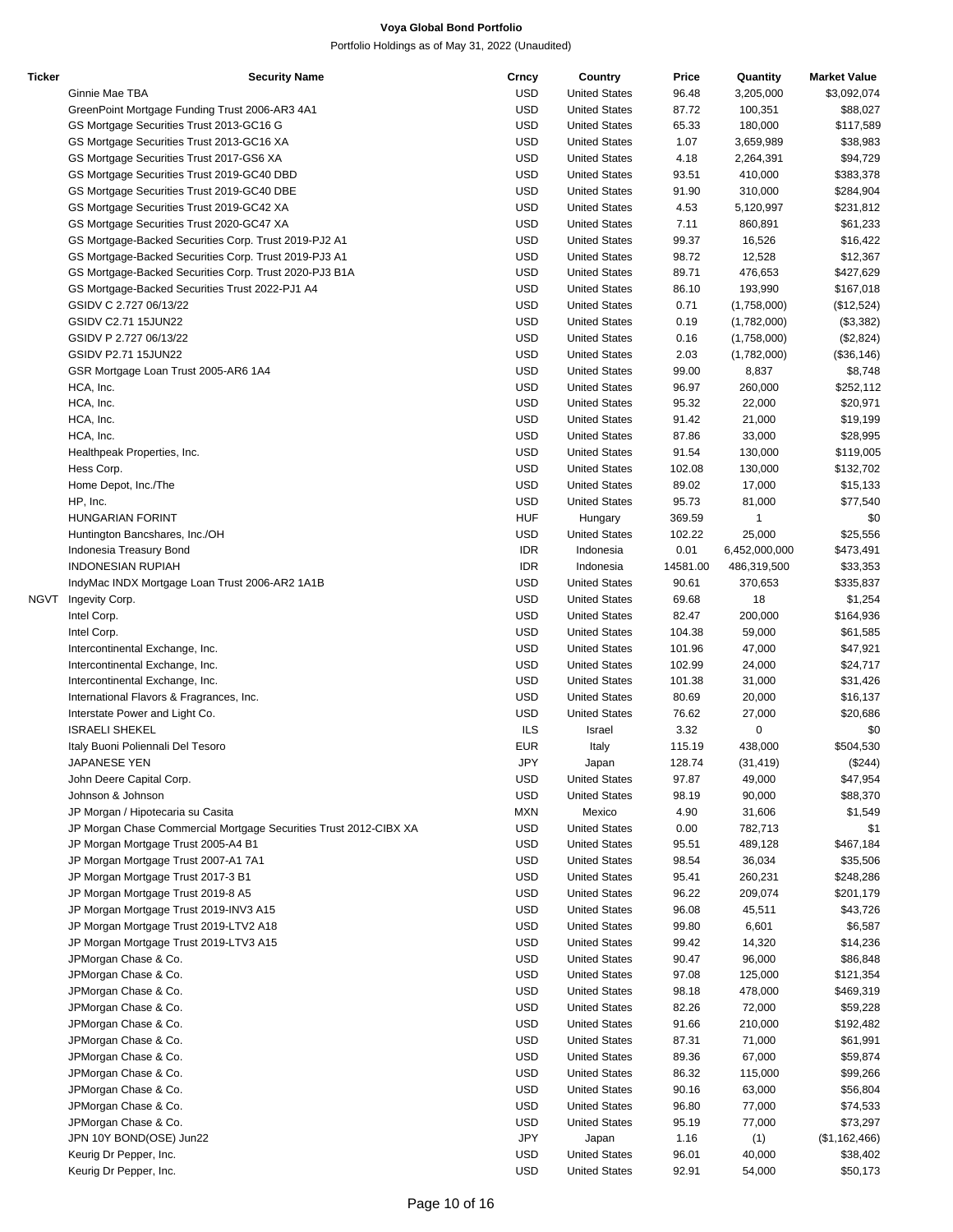| Ticker | <b>Security Name</b>                                           | Crncy      | Country              | Price  | Quantity    | <b>Market Value</b> |
|--------|----------------------------------------------------------------|------------|----------------------|--------|-------------|---------------------|
|        | Kinder Morgan Energy Partners L.P.                             | <b>USD</b> | <b>United States</b> | 101.60 | 222,000     | \$225,541           |
|        | Lehman XS Trust Series 2005-5N 1A2                             | <b>USD</b> | <b>United States</b> | 95.85  | 138,105     | \$132,372           |
|        | LONG GILT FUTURE SEP22                                         | GBP        | United Kingdom       | 146.13 | 25          | \$3,653,335         |
|        | Lowe's Cos, Inc.                                               | <b>USD</b> | <b>United States</b> | 90.62  | 26,000      | \$23,562            |
|        | Lowe's Cos, Inc.                                               | <b>USD</b> | <b>United States</b> | 91.17  | 44,000      | \$40,113            |
|        | <b>LSEGA Financing PLC</b>                                     | <b>USD</b> | United Kingdom       | 81.98  | 200,000     | \$163,960           |
|        | LSTAR Commercial Mortgage Trust 2017-5 X                       | <b>USD</b> | <b>United States</b> | 2.29   | 2,284,962   | \$52,332            |
|        | Madison Park Funding XXVII Ltd. 2018-27A B                     | <b>USD</b> | <b>United States</b> | 94.92  | 250,000     | \$237,292           |
|        | Madison Park Funding XXXI Ltd. 2018-31A C                      | <b>USD</b> | <b>United States</b> | 95.59  | 400,000     | \$382,354           |
|        | Magallanes, Inc.                                               | <b>USD</b> | <b>United States</b> | 97.18  | 75,000      | \$72,884            |
|        | Magallanes, Inc.                                               | <b>USD</b> | <b>United States</b> | 93.56  | 36,000      | \$33,681            |
|        | Magallanes, Inc.                                               | <b>USD</b> | <b>United States</b> | 90.53  | 34,000      | \$30,779            |
|        | Magallanes, Inc.                                               | <b>USD</b> | <b>United States</b> | 89.63  | 59,000      | \$52,882            |
|        | Magallanes, Inc.                                               | <b>USD</b> | <b>United States</b> | 89.77  | 15,000      | \$13,465            |
|        | Malaysia Government Bond                                       | <b>MYR</b> | Malaysia             | 21.30  | 7,864,000   | \$1,674,826         |
|        | <b>MALAYSIAN RINGGIT</b>                                       | <b>MYR</b> | Malaysia             | 4.38   | 150,517     | \$34,376            |
|        | Marble Point CLO XIV Ltd. 2018-2A A1R                          | <b>USD</b> | <b>United States</b> | 98.16  | 250,000     | \$245,390           |
|        | MASTR Adjustable Rate Mortgages Trust 2006-2 1A1               | <b>USD</b> | <b>United States</b> | 94.80  | 32,900      | \$31,188            |
|        | Metropolitan Edison Co.                                        | <b>USD</b> | <b>United States</b> | 99.18  | 380,000     | \$376,879           |
|        | <b>MEXICAN NUEVO PESO</b>                                      | <b>MXN</b> | Mexico               | 19.68  | 42,521      | \$2,161             |
|        | Mill City Mortgage Loan Trust 2017-2 M2                        | <b>USD</b> | <b>United States</b> | 96.87  | 200,000     | \$193,739           |
|        | MIM VM BALANCE USD                                             | <b>USD</b> | <b>United States</b> |        |             |                     |
|        |                                                                |            |                      | 100.00 | 935,000     | \$935,000           |
|        | Mississippi Power Co.                                          | <b>USD</b> | <b>United States</b> | 90.25  | 170,000     | \$153,426           |
|        | Mizuho Bank Ltd.                                               | <b>USD</b> | Japan                | 99.06  | 200,000     | \$198,118           |
|        | Mondelez International, Inc.                                   | <b>USD</b> | <b>United States</b> | 90.38  | 46,000      | \$41,573            |
|        | Morgan Stanley                                                 | <b>USD</b> | <b>United States</b> | 101.33 | 618,000     | \$626,190           |
|        | Morgan Stanley                                                 | <b>USD</b> | <b>United States</b> | 97.31  | 200,000     | \$194,611           |
|        | Morgan Stanley                                                 | <b>USD</b> | <b>United States</b> | 91.11  | 338,000     | \$307,963           |
|        | Morgan Stanley                                                 | <b>USD</b> | <b>United States</b> | 86.02  | 74,000      | \$63,653            |
|        | Morgan Stanley                                                 | <b>USD</b> | <b>United States</b> | 84.52  | 177,000     | \$149,608           |
|        | Morgan Stanley                                                 | <b>USD</b> | <b>United States</b> | 89.12  | 9,000       | \$8,021             |
|        | Morgan Stanley                                                 | <b>USD</b> | <b>United States</b> | 96.91  | 117,000     | \$113,389           |
|        | Morgan Stanley                                                 | <b>USD</b> | <b>United States</b> | 100.96 | 142,000     | \$143,367           |
|        | Morgan Stanley Bank of America Merrill Lynch Trust 2012-C6 E   | <b>USD</b> | <b>United States</b> | 96.70  | 1,090,000   | \$1,053,993         |
|        | Morgan Stanley Bank of America Merrill Lynch Trust 2014 C19 XB | <b>USD</b> | <b>United States</b> | 1.06   | 18,750,000  | \$199,196           |
|        | Morgan Stanley Capital I Trust 2021-L5 XA                      | <b>USD</b> | <b>United States</b> | 8.03   | 1,706,765   | \$137,118           |
|        | Morgan Stanley Residential Mortgage Loan Trust 2021-2 A9       | <b>USD</b> | <b>United States</b> | 86.47  | 169,631     | \$146,676           |
|        | Mosaic Co/The                                                  | <b>USD</b> | <b>United States</b> | 100.28 | 150,000     | \$150,416           |
|        | <b>MS VARIATION MARGIN CAD</b>                                 | CAD        | Canada               | 79.06  | (46, 958)   | (\$37,126)          |
|        | <b>MS VARIATION MARGIN GBP</b>                                 | <b>GBP</b> | United Kingdom       | 126.01 | 5           | \$6                 |
|        | <b>MS VARIATION MARGIN JPY</b>                                 | JPY        | Japan                | 0.78   | 4           | \$0                 |
|        | <b>MS VARIATION MARGIN NZD</b>                                 | <b>NZD</b> | New Zealand          | 65.16  | (67, 983)   | (\$44,298)          |
|        | MVM VM BALANCE EUR                                             | EUR        | Eurozone             | 107.35 | 61,793      | \$66,338            |
|        | MVM VM BALANCE USD                                             | <b>USD</b> | <b>United States</b> | 100.00 | (934, 452)  | (\$934,452)         |
|        | National Rural Utilities Cooperative Finance Corp.             | <b>USD</b> | <b>United States</b> | 99.39  | 280,000     | \$278,293           |
|        | Nestle Holdings, Inc.                                          | <b>USD</b> | <b>United States</b> | 88.67  | 150,000     | \$133,006           |
|        | NEW ZEALAND DOLLAR                                             | <b>NZD</b> | New Zealand          | 1.53   | 33          | \$22                |
|        | NOMDV C0 25MAY27                                               | <b>USD</b> | <b>United States</b> | 0.00   | 1,050,000   | \$0                 |
|        | Northern States Power Co/MN                                    | <b>USD</b> | <b>United States</b> | 88.80  | 143,000     | \$126,982           |
|        | Nucor Corp.                                                    | <b>USD</b> | <b>United States</b> | 101.68 | 24,000      | \$24,404            |
|        | Nucor Corp.                                                    | <b>USD</b> | <b>United States</b> | 86.40  | 25,000      | \$21,600            |
|        | NXP BV / NXP Funding LLC / NXP USA, Inc.                       | <b>USD</b> | <b>MULTI</b>         | 71.52  | 25,000      | \$17,880            |
|        | O'Reilly Automotive, Inc.                                      | <b>USD</b> | <b>United States</b> | 99.06  | 48,000      | \$47,547            |
|        | O'Reilly Automotive, Inc.                                      | <b>USD</b> | <b>United States</b> | 101.33 | 95,000      | \$96,262            |
|        | Oak Hill Credit Partners 2021-8A C                             | <b>USD</b> | <b>United States</b> | 92.96  | 250,000     | \$232,400           |
|        | OCP CLO 2014-5 A BR Ltd.                                       | <b>USD</b> | <b>United States</b> | 92.81  | 500,000     | \$464,064           |
|        |                                                                |            |                      |        |             |                     |
|        | Octagon Investment Partners 31 Ltd. 2017-1A CR                 | <b>USD</b> | <b>United States</b> | 95.34  | 550,000     | \$524,343           |
|        | Octagon Investment Partners 32 Ltd. 2017-1A A2R                | <b>USD</b> | <b>United States</b> | 97.61  | 350,000     | \$341,647           |
|        | ONEOK, Inc.                                                    | <b>USD</b> | <b>United States</b> | 89.20  | 39,000      | \$34,787            |
|        | Oracle Corp.                                                   | <b>USD</b> | <b>United States</b> | 92.92  | 233,000     | \$216,506           |
|        | Oracle Corp.                                                   | <b>USD</b> | <b>United States</b> | 82.90  | 46,000      | \$38,136            |
|        | Oracle Corp.                                                   | <b>USD</b> | <b>United States</b> | 76.46  | 74,000      | \$56,580            |
|        | P USD/JPY P107.5 02/27/25                                      | <b>USD</b> | <b>United States</b> | 0.02   | 747,500     | \$15,327            |
|        | P USD/JPY P129.5 08/11/22                                      | <b>USD</b> | <b>United States</b> | 0.02   | (1,604,000) | (\$35,698)          |
|        | Pacific Gas and Electric Co.                                   | <b>USD</b> | <b>United States</b> | 75.66  | 21,000      | \$15,889            |
|        | Pacific Gas and Electric Co.                                   | <b>USD</b> | <b>United States</b> | 76.93  | 26,000      | \$20,002            |
|        | Pacific Gas and Electric Co.                                   | <b>USD</b> | <b>United States</b> | 78.68  | 33,000      | \$25,966            |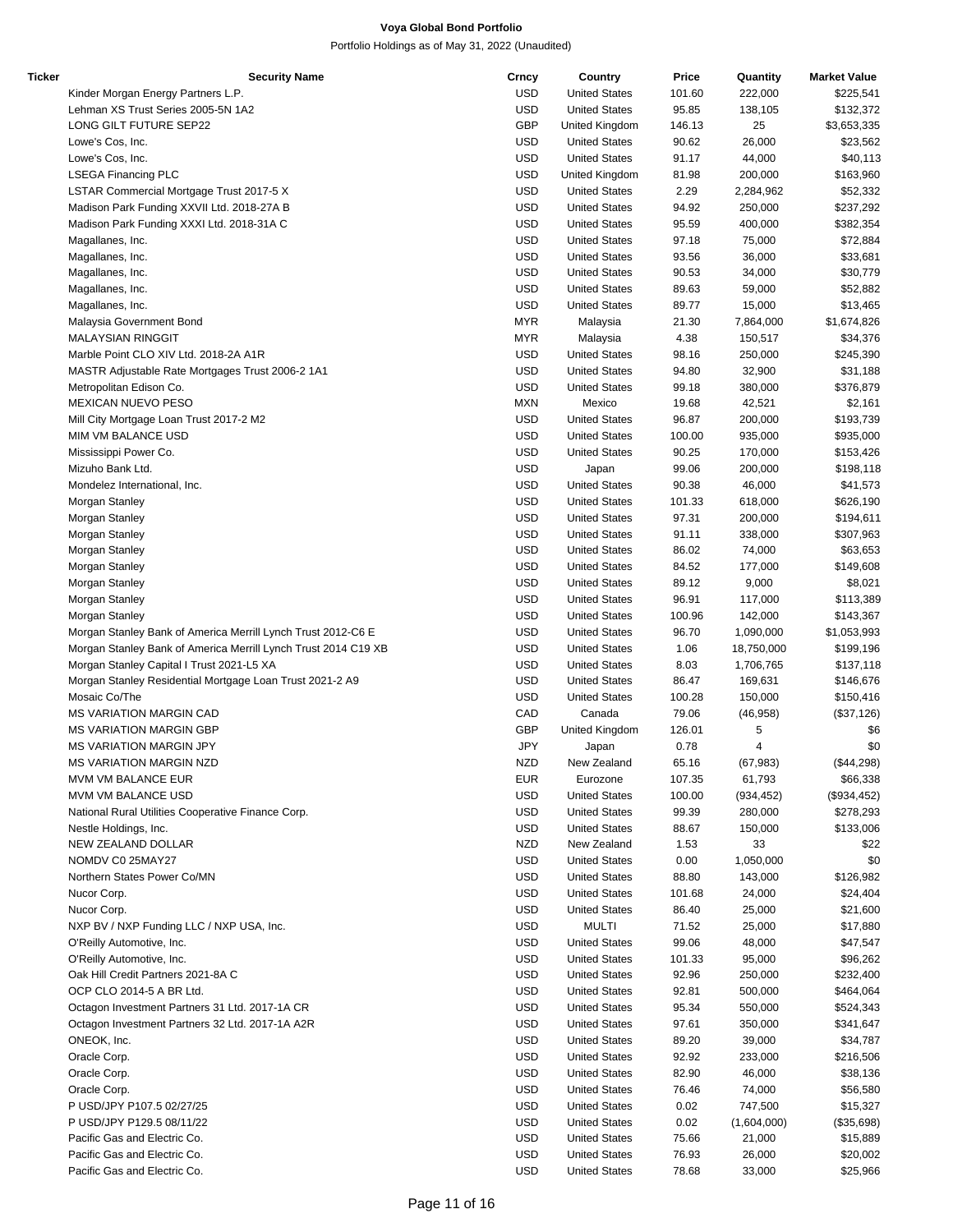Portfolio Holdings as of May 31, 2022 (Unaudited)

| Ticker | <b>Security Name</b>                                  | Crncy      | Country              | Price  | Quantity       | <b>Market Value</b> |
|--------|-------------------------------------------------------|------------|----------------------|--------|----------------|---------------------|
|        | PartnerRe Finance B LLC                               | <b>USD</b> | <b>United States</b> | 89.36  | 125,000        | \$111,703           |
|        | PAYB IRS 0.2639 14122051                              | <b>EUR</b> | Eurozone             | 0.00   | (500,000)      | \$0                 |
|        | PAYB IRS 0.29163 20122051                             | <b>EUR</b> | Eurozone             | 0.00   | (700,000)      | \$0                 |
|        | PAYB IRS 0.801 19052026                               | <b>USD</b> | <b>United States</b> | (7.19) | (16,000,000)   | \$1,150,854         |
|        | PAYB IRS 1.115 01032028                               | <b>USD</b> | <b>United States</b> | (8.47) | (2,000,000)    | \$169,436           |
|        | PAYB IRS 1.318 31122022                               | <b>NZD</b> | New Zealand          | 0.00   | (28, 413, 000) | \$0                 |
|        | PAYB IRS 1.646 10302029                               | <b>USD</b> | <b>United States</b> | (7.23) | (3,000,000)    | \$216,813           |
|        | PAYB IRS 1.80709 12182029                             | <b>USD</b> | <b>United States</b> | (7.26) | (2,250,000)    | \$163,400           |
|        | PAYB IRS 1.9825 10272022                              | <b>USD</b> | <b>United States</b> | 0.04   | (23,590,000)   | (\$9,963)           |
|        | PAYB IRS 1.9969 06252029                              | <b>USD</b> | <b>United States</b> | 0.00   | (3,950,000)    | \$0                 |
|        | PAYB IRS 2.21 10272026                                | <b>USD</b> | <b>United States</b> | (2.07) | (3,590,000)    | \$74,233            |
|        | PAYB IRS 2.39 12112032                                | <b>USD</b> | <b>United States</b> | (3.53) | (400,000)      | \$14,119            |
|        | PAYB IRS 2.4 10272032                                 | <b>USD</b> | <b>United States</b> | 0.00   | (690,000)      | \$0                 |
|        | PAYB IRS 2.4655 01072029                              | <b>USD</b> | <b>United States</b> | 0.00   | (584,000)      | \$0                 |
|        | PAYB IRS 2.4875 10272047                              | <b>USD</b> | <b>United States</b> | 0.00   | (800,000)      | \$0                 |
|        | PAYB IRS 2.5135 01242025                              | <b>USD</b> | <b>United States</b> | (0.58) | (1,210,000)    | \$6,990             |
|        | PAYB IRS 2.681 02022028                               | <b>USD</b> | <b>United States</b> | (0.12) | (1,690,000)    | \$2,041             |
|        | PAYB IRS 2.726 12272028                               | <b>USD</b> | <b>United States</b> | 0.00   | (1,250,000)    | \$0                 |
|        | PAYB IRS 2.7275 3/1/2025                              | <b>USD</b> | <b>United States</b> | (0.01) | (4, 110, 000)  | \$589               |
|        | PAYB IRS 2.816 06192023                               | <b>USD</b> | <b>United States</b> | 0.30   | (1,716,000)    | (\$5,196)           |
|        | PAYB IRS 2.884 06192028                               | <b>USD</b> | <b>United States</b> | 1.01   | (910,000)      | (\$9,209)           |
|        | PAYB IRS 2.9615 04302033                              | <b>USD</b> | <b>United States</b> | 1.73   | (530,000)      | (\$9,194)           |
|        | PAYB IRS 3.099 10182028                               | <b>USD</b> | <b>United States</b> | 2.30   | (780,000)      | (\$17,977)          |
|        | PAYB IRS 3.1475 10182033                              | <b>USD</b> | <b>United States</b> | 3.52   | (520,000)      | (\$18,281)          |
|        | PAYB OIS 0.826 20052047                               | JPY        | Japan                | 0.00   | (250,000,000)  | \$0                 |
|        | PAYB OIS 1.5508 24012029                              | <b>USD</b> | <b>United States</b> | (5.88) | (2,000,000)    | \$117,687           |
|        | PAYB OIS 1.56705 17022024                             | <b>USD</b> | <b>United States</b> | (1.35) | (8,000,000)    | \$108,152           |
|        | PAYB OIS 1.6489 14042052                              | GBP        | United Kingdom       | 0.00   | (1,000,000)    | \$0                 |
|        | PAYB OIS 1.7131 21042023                              | <b>GBP</b> | United Kingdom       | 0.00   | (3,000,000)    | \$0                 |
|        | PAYB OIS 2.1404 24032024                              | <b>USD</b> | <b>United States</b> | (0.48) | (5,000,000)    | \$23,854            |
|        | PAYB OIS 2.4798 13062027                              | <b>USD</b> | <b>United States</b> | 0.00   | (466, 100)     | \$0                 |
|        | PAYB OIS 2.518 17062032                               | <b>USD</b> | <b>United States</b> | 0.00   | (1,476,000)    | \$0                 |
|        | PAYB OIS 2.52042 13062027                             | <b>USD</b> | <b>United States</b> | 0.00   | (882,000)      | \$0                 |
|        | PAYB OIS 2.547 17062032                               | <b>USD</b> | <b>United States</b> | 0.00   | (1, 118, 600)  | \$0                 |
|        | PAYB OIS 2.5695 13062027                              | <b>USD</b> | <b>United States</b> | 0.00   | (233,000)      | \$0                 |
|        | PAYB OIS 2.5715 17062032                              | <b>USD</b> | <b>United States</b> | 0.00   | (776, 800)     | \$0                 |
|        | PAYB OIS 2.5716 13062027                              | <b>USD</b> | <b>United States</b> | 0.00   | (202,000)      | \$0                 |
|        | PAYB OIS 2.5739 17062032                              | <b>USD</b> | <b>United States</b> | 0.00   | (466, 100)     | \$0                 |
|        | PAYB OIS 2.58656 17062032                             | <b>USD</b> | <b>United States</b> | 0.00   | (466, 100)     | \$0                 |
|        | PAYB OIS 2.6118 13062027                              | <b>USD</b> | <b>United States</b> | 0.00   | (559,300)      | \$0                 |
|        | PAYB OIS 2.6195 13062027                              | <b>USD</b> | <b>United States</b> | 0.00   | (466, 100)     | \$0                 |
|        | PAYB OIS 2.63996 13062027                             | <b>USD</b> | <b>United States</b> | 0.25   | (281,000)      | (\$708)             |
|        | PAYB OIS 2.6439 17062032                              | <b>USD</b> | <b>United States</b> | (0.04) | (947,700)      | \$380               |
|        | PAYB OIS 2.644 17062032                               | <b>USD</b> | <b>United States</b> | 0.00   | (574,900)      | \$0                 |
|        | PAYB OIS 2.6523 15062027                              | <b>USD</b> | <b>United States</b> | 0.00   | (233,000)      | \$0                 |
|        | PAYB OIS 2.67555 13062027                             | <b>USD</b> | <b>United States</b> | 0.00   | (550,000)      | \$0                 |
|        | PAYB OIS 2.6796 17062032                              | <b>USD</b> | <b>United States</b> | 0.00   | (233,000)      | \$0                 |
|        | PAYB OIS 2.6905 17062032                              | <b>USD</b> | <b>United States</b> | 0.00   | (186, 400)     | \$0                 |
|        | PAYB OIS 2.6936 17062032                              | <b>USD</b> | <b>United States</b> | 0.00   | (186, 400)     | \$0                 |
|        | PAYB OIS 2.6941 17062032                              | <b>USD</b> | <b>United States</b> | 0.00   | (722,000)      | \$0                 |
|        | PAYB OIS 2.7104 13062027                              | <b>USD</b> | <b>United States</b> | 0.00   | (155, 400)     | \$0                 |
|        | PAYB OIS 2.71786 17062032                             | <b>USD</b> | <b>United States</b> | 0.00   | (124, 300)     | \$0                 |
|        | PAYB OIS 2.7417 13062027                              | <b>USD</b> | <b>United States</b> | 0.73   | (963, 300)     | (\$7,032)           |
|        | PAYB OIS 2.76312 13062027                             | <b>USD</b> | <b>United States</b> | 0.00   | (264, 100)     | \$0                 |
|        | PAYB OIS 2.7732 17062032                              | <b>USD</b> | <b>United States</b> | 1.10   | (466, 100)     | (\$5, 122)          |
|        | PAYB OIS 2.779 17062032                               | <b>USD</b> | <b>United States</b> | 1.15   | (326, 300)     | (\$3,752)           |
|        | PAYB OIS 2.7895 17062032                              | <b>USD</b> | <b>United States</b> | 0.00   | (155, 400)     | \$0                 |
|        | PAYB OIS 2.8603 17062032                              | <b>USD</b> | <b>United States</b> | 0.00   | (186, 400)     | \$0                 |
|        | PAYB OIS 2.8848 17062032                              | <b>USD</b> | <b>United States</b> | 2.08   | (310, 700)     | (\$6,468)           |
|        | PAYB OIS 2.9315 17062032                              | <b>USD</b> | <b>United States</b> | 2.49   | (388, 400)     | (\$9,683)           |
|        | PayPal Holdings, Inc.                                 | <b>USD</b> | <b>United States</b> | 101.38 | 28,000         | \$28,385            |
|        | PayPal Holdings, Inc.                                 | <b>USD</b> | <b>United States</b> | 103.08 | 17,000         | \$17,524            |
|        | PayPal Holdings, Inc.                                 | <b>USD</b> | <b>United States</b> | 101.38 | 28,000         | \$28,388            |
|        | PECO Energy Co.                                       | <b>USD</b> | <b>United States</b> | 94.88  | 168,000        | \$159,400           |
|        | Phillips 66                                           | <b>USD</b> | <b>United States</b> | 101.17 | 63,000         | \$63,738            |
|        | Plains All American Pipeline L.P. / PAA Finance Corp. | <b>USD</b> | <b>United States</b> | 86.50  | 200,000        | \$173,002           |

Plains All American Pipeline L.P. / PAA Finance Corp. **Example 2018** USD United States 92.31 175,000 \$161,542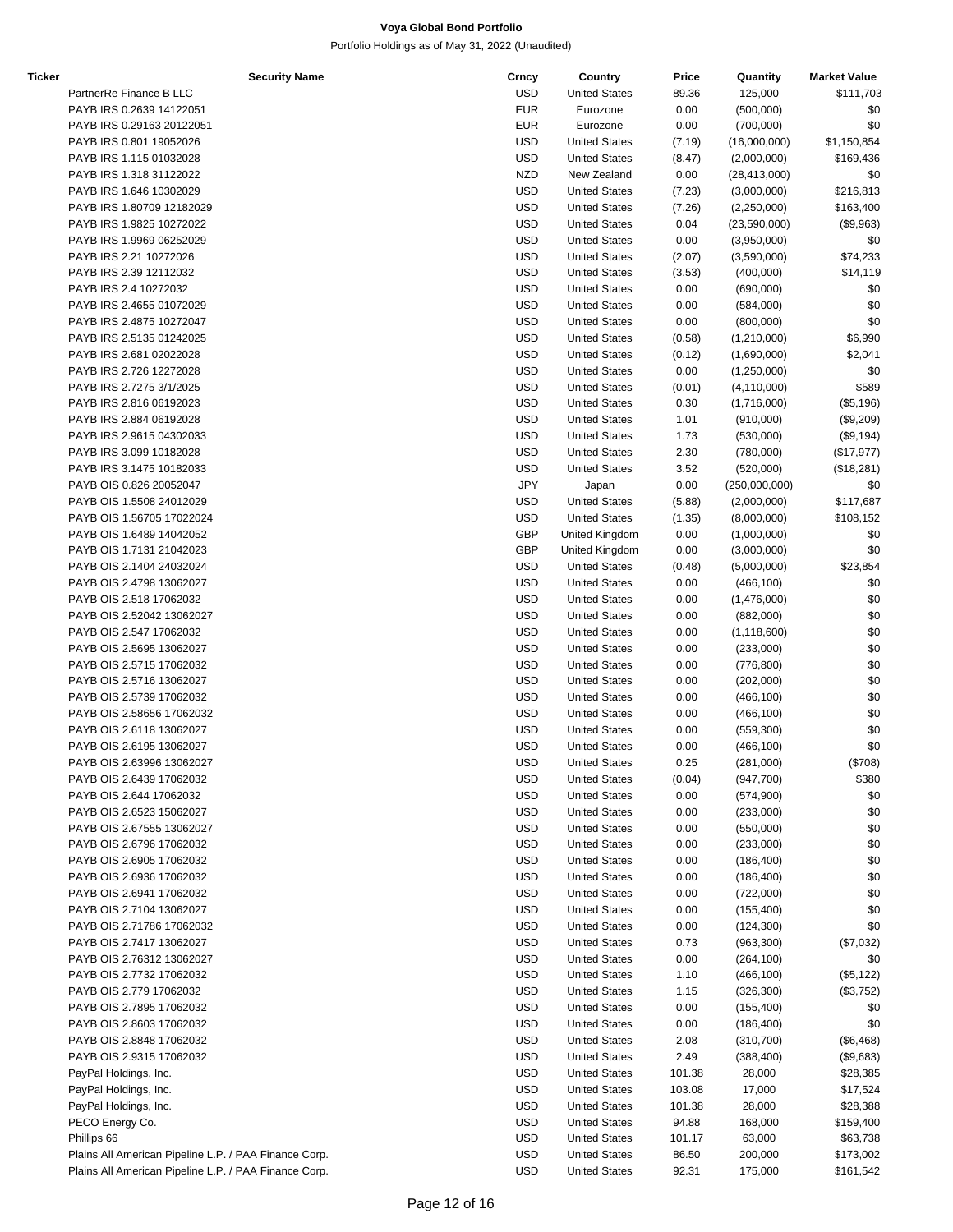| <b>Ticker</b> | <b>Security Name</b>                    | Crncy      | Country              | Price   | Quantity    | <b>Market Value</b> |
|---------------|-----------------------------------------|------------|----------------------|---------|-------------|---------------------|
|               | POUND STERLING                          | <b>GBP</b> | United Kingdom       | 0.79    | (62,051)    | (\$78,190)          |
|               | Public Service Enterprise Group, Inc.   | <b>USD</b> | <b>United States</b> | 85.23   | 80,000      | \$68,183            |
|               | <b>Public Storage</b>                   | <b>USD</b> | <b>United States</b> | 88.82   | 18,000      | \$15,988            |
|               | Puget Sound Energy, Inc.                | <b>USD</b> | <b>United States</b> | 79.28   | 45,000      | \$35,676            |
|               | Queensland Treasury Corp.               | <b>AUD</b> | Australia            | 56.67   | 558,000     | \$316,202           |
|               | RALI Series Trust 2006-QO1 X2           | <b>USD</b> | <b>United States</b> | 6.04    | 1,430,531   | \$86,459            |
|               | Raytheon Technologies Corp.             | <b>USD</b> | <b>United States</b> | 100.59  | 160,000     | \$160,943           |
|               | Reckitt Benckiser Treasury Services PLC | <b>USD</b> | United Kingdom       | 96.73   | 200,000     | \$193,469           |
|               | RECV IRS 0.2639 14122051                | <b>EUR</b> | Eurozone             | (37.80) | 500,000     | (\$189,011)         |
|               | RECV IRS 0.29163 20122051               | <b>EUR</b> | Eurozone             | (37.12) | 700,000     | (\$259, 865)        |
|               | RECV IRS 0.801 19052026                 | <b>USD</b> | <b>United States</b> | 0.00    | 16,000,000  | \$0                 |
|               | RECV IRS 1.115 01032028                 | <b>USD</b> | <b>United States</b> | 0.00    | 2,000,000   | \$0                 |
|               |                                         | <b>NZD</b> | New Zealand          |         |             |                     |
|               | RECV IRS 1.318 31122022                 |            |                      | (0.66)  | 28,413,000  | (\$186,351)         |
|               | RECV IRS 1.646 10302029                 | <b>USD</b> | <b>United States</b> | 0.00    | 3,000,000   | \$0                 |
|               | RECV IRS 1.80709 12182029               | <b>USD</b> | <b>United States</b> | 0.00    | 2,250,000   | \$0                 |
|               | RECV IRS 1.9825 10272022                | <b>USD</b> | <b>United States</b> | 0.00    | 23,590,000  | \$0                 |
|               | RECV IRS 1.9969 06252029                | <b>USD</b> | <b>United States</b> | (5.57)  | 3,950,000   | (\$220,086)         |
|               | RECV IRS 2.21 10272026                  | <b>USD</b> | <b>United States</b> | 0.00    | 3,590,000   | \$0                 |
|               | RECV IRS 2.39 12112032                  | <b>USD</b> | <b>United States</b> | 0.00    | 400,000     | \$0                 |
|               | RECV IRS 2.4 10272032                   | <b>USD</b> | <b>United States</b> | (3.38)  | 690,000     | (\$23,303)          |
|               | RECV IRS 2.4655 01072029                | <b>USD</b> | <b>United States</b> | (1.49)  | 584,000     | (\$8,717)           |
|               | RECV IRS 2.4875 10272047                | <b>USD</b> | <b>United States</b> | (4.82)  | 800,000     | (\$38,526)          |
|               | RECV IRS 2.5135 01242025                | <b>USD</b> | <b>United States</b> | 0.00    | 1,210,000   | \$0                 |
|               | RECV IRS 2.681 02022028                 | <b>USD</b> | <b>United States</b> | 0.00    | 1,690,000   | \$0                 |
|               | RECV IRS 2.726 12272028                 | <b>USD</b> | <b>United States</b> | 0.10    | 1,250,000   | \$1,218             |
|               | RECV IRS 2.7275 3/1/2025                | <b>USD</b> | <b>United States</b> | 0.00    | 4,110,000   | \$0                 |
|               | RECV IRS 2.816 06192023                 | <b>USD</b> | <b>United States</b> | 0.00    | 1,716,000   | \$0                 |
|               | RECV IRS 2.884 06192028                 | <b>USD</b> | <b>United States</b> | 0.00    | 910,000     | \$0                 |
|               | RECV IRS 2.9615 04302033                | <b>USD</b> | <b>United States</b> | 0.00    | 530,000     | \$0                 |
|               | RECV IRS 3.099 10182028                 | <b>USD</b> | <b>United States</b> | 0.00    | 780,000     | \$0                 |
|               | RECV IRS 3.1475 10182033                | <b>USD</b> | <b>United States</b> | 0.00    | 520,000     | \$0                 |
|               | RECV OIS 0.826 20052047                 | <b>JPY</b> | Japan                | 0.00    | 250,000,000 | (\$356)             |
|               | RECV OIS 1.5508 24012029                | <b>USD</b> | <b>United States</b> | 0.00    | 2,000,000   | \$0                 |
|               | RECV OIS 1.56705 17022024               | <b>USD</b> | <b>United States</b> | 0.00    | 8,000,000   | \$0                 |
|               | RECV OIS 1.6489 14042052                | <b>GBP</b> | United Kingdom       | (10.16) | 1,000,000   | (\$101,622)         |
|               |                                         | <b>GBP</b> |                      |         |             |                     |
|               | RECV OIS 1.7131 21042023                |            | United Kingdom       | (0.16)  | 3,000,000   | (\$4,748)           |
|               | RECV OIS 2.1404 24032024                | <b>USD</b> | <b>United States</b> | 0.00    | 5,000,000   | \$0                 |
|               | RECV OIS 2.4798 13062027                | <b>USD</b> | <b>United States</b> | (0.50)  | 466,100     | (\$2,331)           |
|               | RECV OIS 2.518 17062032                 | <b>USD</b> | <b>United States</b> | (1.15)  | 1,476,000   | (\$16,959)          |
|               | RECV OIS 2.52042 13062027               | <b>USD</b> | <b>United States</b> | (0.31)  | 882,000     | (\$2,729)           |
|               | RECV OIS 2.547 17062032                 | <b>USD</b> | <b>United States</b> | (0.89)  | 1,118,600   | (\$9,996)           |
|               | RECV OIS 2.5695 13062027                | <b>USD</b> | <b>United States</b> | (0.08)  | 233.000     | (\$184)             |
|               | RECV OIS 2.5715 17062032                | USD        | <b>United States</b> | (0.68)  | 776,800     | (\$5,265)           |
|               | RECV OIS 2.5716 13062027                | <b>USD</b> | <b>United States</b> | (0.07)  | 202,000     | (\$139)             |
|               | RECV OIS 2.5739 17062032                | USD        | <b>United States</b> | (0.66)  | 466,100     | (\$3,061)           |
|               | RECV OIS 2.58656 17062032               | <b>USD</b> | <b>United States</b> | (0.55)  | 466,100     | (\$2,541)           |
|               | RECV OIS 2.6118 13062027                | USD        | <b>United States</b> | 0.12    | 559,300     | \$670               |
|               | RECV OIS 2.6195 13062027                | <b>USD</b> | <b>United States</b> | 0.16    | 466,100     | \$727               |
|               | RECV OIS 2.63996 13062027               | USD        | <b>United States</b> | 0.00    | 281,000     | \$0                 |
|               | RECV OIS 2.6439 17062032                | <b>USD</b> | <b>United States</b> | 0.00    | 947,700     | \$0                 |
|               | RECV OIS 2.644 17062032                 | <b>USD</b> | <b>United States</b> | (0.04)  | 574,900     | (\$225)             |
|               | RECV OIS 2.6523 15062027                | <b>USD</b> | <b>United States</b> | 0.30    | 233,000     | \$699               |
|               | RECV OIS 2.67555 13062027               | USD        | <b>United States</b> | 0.42    | 550,000     | \$2,306             |
|               | RECV OIS 2.6796 17062032                | USD        | <b>United States</b> | 0.27    | 233,000     | \$639               |
|               | RECV OIS 2.6905 17062032                | USD        | <b>United States</b> | 0.37    | 186,400     | \$690               |
|               | RECV OIS 2.6936 17062032                | <b>USD</b> | <b>United States</b> | 0.40    | 186,400     | \$741               |
|               | RECV OIS 2.6941 17062032                | USD        | <b>United States</b> | 0.40    | 722,000     | \$2,903             |
|               | RECV OIS 2.7104 13062027                | <b>USD</b> | <b>United States</b> | 0.58    | 155,400     | \$906               |
|               | RECV OIS 2.71786 17062032               | USD        | <b>United States</b> | 0.61    | 124,300     | \$760               |
|               |                                         | <b>USD</b> |                      |         |             |                     |
|               | RECV OIS 2.7417 13062027                |            | <b>United States</b> | 0.00    | 963,300     | \$0                 |
|               | RECV OIS 2.76312 13062027               | USD        | <b>United States</b> | 0.83    | 264,100     | \$2,194             |
|               | RECV OIS 2.7732 17062032                | USD        | <b>United States</b> | 0.00    | 466,100     | \$0                 |
|               | RECV OIS 2.779 17062032                 | USD        | <b>United States</b> | 0.00    | 326,300     | \$0                 |
|               | RECV OIS 2.7895 17062032                | USD        | <b>United States</b> | 1.24    | 155,400     | \$1,931             |
|               | RECV OIS 2.8603 17062032                | USD        | <b>United States</b> | 1.87    | 186,400     | \$3,478             |
|               | RECV OIS 2.8848 17062032                | <b>USD</b> | <b>United States</b> | 0.00    | 310,700     | \$0                 |
|               | RECV OIS 2.9315 17062032                | <b>USD</b> | <b>United States</b> | 0.00    | 388,400     | \$0                 |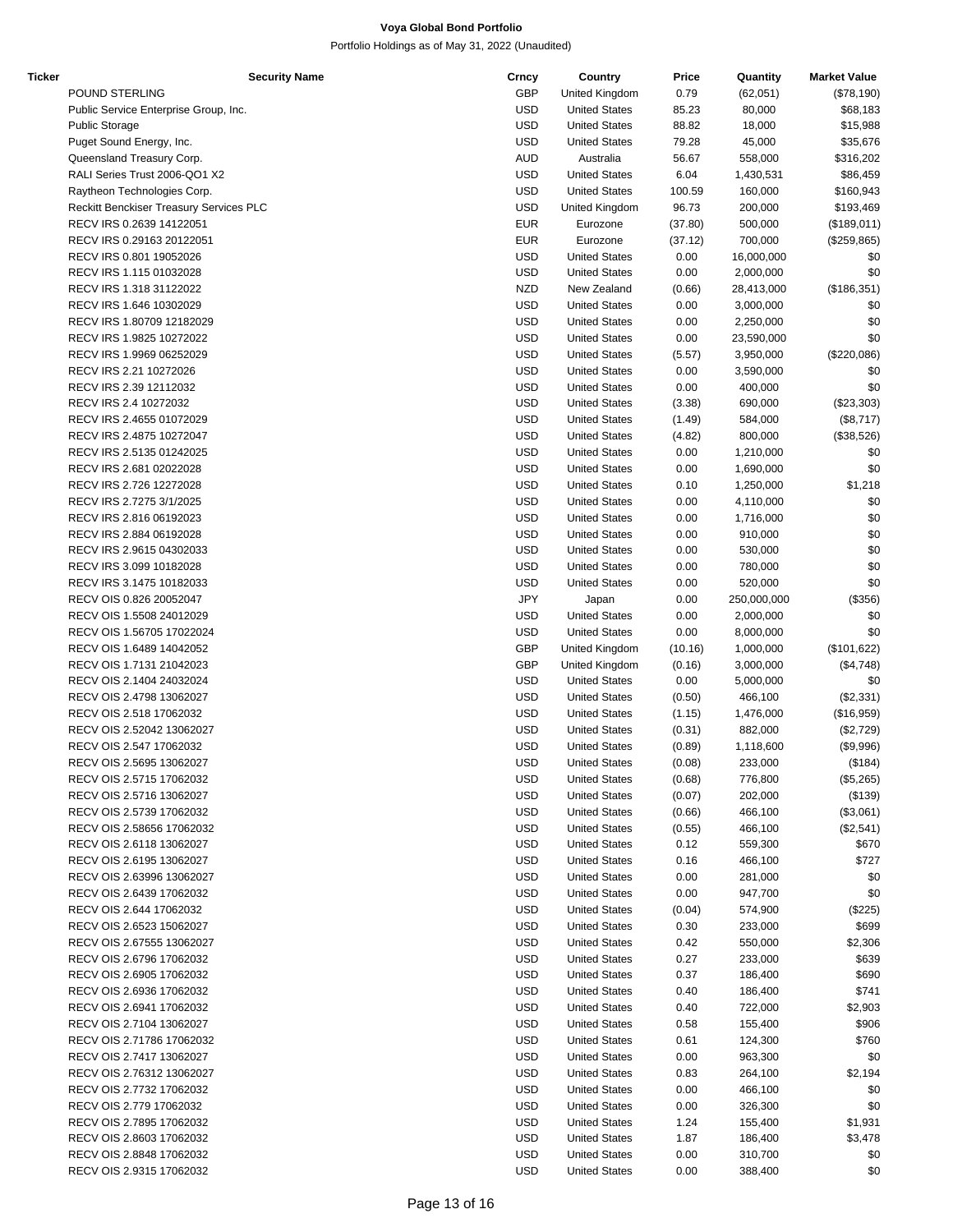| Ticker     | <b>Security Name</b>                       | Crncy      | Country              | Price  | Quantity      | <b>Market Value</b> |
|------------|--------------------------------------------|------------|----------------------|--------|---------------|---------------------|
| <b>RFP</b> | Resolute Forest Products, Inc.             | <b>USD</b> | <b>United States</b> | 14.46  | 4,988         | \$72,126            |
|            | Rexford Industrial Realty L.P.             | <b>USD</b> | <b>United States</b> | 82.16  | 15,000        | \$12,324            |
|            | Reynolds American, Inc.                    | <b>USD</b> | <b>United States</b> | 96.09  | 272,000       | \$261,355           |
|            | Reynolds American, Inc.                    | <b>USD</b> | <b>United States</b> | 99.33  | 40,000        | \$39,732            |
|            | Reynolds American, Inc.                    | <b>USD</b> | <b>United States</b> | 91.76  | 35,000        | \$32,115            |
|            | Rio Tinto Finance USA Ltd.                 | <b>USD</b> | Australia            | 76.54  | 8,000         | \$6,123             |
|            | Rogers Communications, Inc.                | <b>USD</b> | Canada               | 94.95  | 22,000        | \$20,888            |
|            |                                            |            |                      |        |               |                     |
|            | Ross Stores, Inc.                          | <b>USD</b> | <b>United States</b> | 103.05 | 25,000        | \$25,763            |
|            | Royal Bank of Canada                       | <b>USD</b> | Canada               | 99.10  | 22,000        | \$21,802            |
|            | Royal Bank of Canada                       | <b>USD</b> | Canada               | 96.93  | 50,000        | \$48,467            |
|            | Royalty Pharma PLC                         | <b>USD</b> | United Kingdom       | 88.35  | 150,000       | \$132,521           |
|            | Royalty Pharma PLC                         | <b>USD</b> | United Kingdom       | 91.74  | 150,000       | \$137,617           |
|            | S&P Global, Inc.                           | <b>USD</b> | <b>United States</b> | 92.88  | 50,000        | \$46,438            |
|            | S&P Global, Inc.                           | <b>USD</b> | <b>United States</b> | 89.36  | 39,000        | \$34,852            |
|            | S&P Global, Inc.                           | <b>USD</b> | <b>United States</b> | 89.59  | 16,000        | \$14,335            |
|            | Salesforce, Inc.                           | <b>USD</b> | <b>United States</b> | 80.10  | 135,000       | \$108,130           |
|            | Santos Finance Ltd.                        | <b>USD</b> | Australia            | 86.25  | 180,000       | \$155,246           |
|            | Sealed Air Corp.                           | <b>USD</b> | <b>United States</b> | 89.60  | 55,000        | \$49,279            |
|            | Sempra Energy                              | <b>USD</b> | <b>United States</b> | 87.27  | 85,000        | \$74,181            |
|            | Sequoia Mortgage Trust 2018-CH1 A19        | <b>USD</b> | <b>United States</b> | 98.46  | 7,889         | \$7,768             |
|            | SFO Commercial Mortgage Trust 2021-555 C   | <b>USD</b> | <b>United States</b> | 95.59  | 700,000       | \$669,119           |
|            | Shackleton 2019-15A CR CLO Ltd.            |            |                      |        |               |                     |
|            |                                            | <b>USD</b> | <b>United States</b> | 94.02  | 440,000       | \$413,706           |
|            | Shell International Finance BV             | <b>USD</b> | Netherlands          | 101.10 | 246,000       | \$248,715           |
|            | Shell International Finance BV             | <b>USD</b> | Netherlands          | 94.14  | 100,000       | \$94,137            |
|            | Shire Acquisitions Investments Ireland DAC | <b>USD</b> | <b>United States</b> | 97.91  | 370,000       | \$362,256           |
|            | Sound Point Clo XV Ltd. 2017-1A CR         | <b>USD</b> | <b>United States</b> | 96.75  | 400,000       | \$386,992           |
|            | SOUTH AFRICAN RAND                         | ZAR        | South Africa         | 15.64  | 108,000       | \$6,904             |
|            | South32 Treasury Ltd.                      | <b>USD</b> | Australia            | 96.05  | 14,000        | \$13,447            |
|            | Southern California Edison Co.             | <b>USD</b> | <b>United States</b> | 80.14  | 35,000        | \$28,050            |
|            | Southern Co/The                            | <b>USD</b> | <b>United States</b> | 102.84 | 38,000        | \$39,078            |
|            | Southwest Gas Corp.                        | <b>USD</b> | <b>United States</b> | 94.96  | 26,000        | \$24,691            |
|            | Spain Government Bond                      | <b>EUR</b> | Spain                | 105.97 | 908,000       | \$962,173           |
|            | Spain Government Bond                      | <b>EUR</b> | Spain                | 105.32 | 870,000       | \$916,308           |
|            | Sumitomo Mitsui Financial Group, Inc.      | <b>USD</b> | Japan                | 97.68  | 200,000       | \$195,360           |
|            |                                            |            |                      |        |               |                     |
|            | Sumitomo Mitsui Financial Group, Inc.      | <b>USD</b> | Japan                | 99.37  | 639,000       | \$635,000           |
|            | Sumitomo Mitsui Trust Bank Ltd.            | <b>USD</b> | Japan                | 95.39  | 43,000        | \$41,020            |
|            | Sun Communities Operating L.P.             | <b>USD</b> | <b>United States</b> | 94.23  | 51,000        | \$48,056            |
|            | <b>SVB Financial Group</b>                 | <b>USD</b> | <b>United States</b> | 98.44  | 35,000        | \$34,455            |
|            | <b>SWEDISH KRONA</b>                       | <b>SEK</b> | Sweden               | 9.77   | 6,134         | \$628               |
|            | T-Mobile USA, Inc.                         | <b>USD</b> | <b>United States</b> | 98.86  | 233,000       | \$230,352           |
|            | T-Mobile USA, Inc.                         | <b>USD</b> | <b>United States</b> | 96.27  | 59,000        | \$56,796            |
|            | T-Mobile USA, Inc.                         | <b>USD</b> | <b>United States</b> | 78.66  | 125,000       | \$98,324            |
|            | Take-Two Interactive Software, Inc.        | <b>USD</b> | <b>United States</b> | 96.10  | 35,000        | \$33,635            |
|            | Teck Resources Ltd.                        | <b>USD</b> | Canada               | 97.75  | 56,000        | \$54,740            |
|            | <b>THAILAND BAHT</b>                       | THB        | Thailand             | 34.22  | 517,328       | \$15,118            |
|            | <b>Thailand Government Bond</b>            | THB        | Thailand             | 2.98   | 17,994,000    | \$536,461           |
|            | THL Credit Wind River 2013-2A CR CLO Ltd.  | <b>USD</b> | <b>United States</b> | 94.63  | 250,000       |                     |
|            |                                            |            |                      |        |               | \$236,568           |
|            | Time Warner Cable LLC                      | <b>USD</b> | <b>United States</b> | 99.69  | 272,000       | \$271,160           |
|            | Toronto-Dominion Bank/The                  | <b>USD</b> | Canada               | 95.79  | 31,000        | \$29,696            |
|            | Toyota Motor Credit Corp.                  | <b>USD</b> | <b>United States</b> | 97.79  | 42,000        | \$41,073            |
|            | Transnet SOC Ltd.                          | ZAR        | South Africa         | 6.70   | 1,000,000     | \$66,979            |
|            | Triton Container International Ltd.        | <b>USD</b> | Bermuda              | 84.97  | 150,000       | \$127,449           |
|            | TRSWAP JPN GOVT 06/09/22                   | JPY        | Japan                | (0.01) | 50,000,000    | (\$5,404)           |
|            | TRSWAP JPN GOVT 17 Jun 22                  | JPY        | Japan                | 0.00   | 1,457,000,000 | \$18,032            |
|            | TRSWAP JPN GOVT 27/06/22                   | JPY        | Japan                | 0.00   | 400,000,000   | (\$2,191)           |
|            | TRSWAP JPN GOVT 27/06/22                   | JPY        | Japan                | 0.00   | (800,000,000) | (\$4,475)           |
|            | TRSWAP: JGB 1.2 12/20/34                   | JPY        | Japan                | 0.00   | 345,000,000   | (\$2,121)           |
|            | UBS AG/Stamford CT                         | <b>USD</b> | Switzerland          | 100.95 | 250,000       | \$252,374           |
|            | UBS Commercial Mortgage Trust 2018-C9 XA   | <b>USD</b> | <b>United States</b> | 4.15   | 6,623,944     | \$274,849           |
|            | <b>UMBS TBA</b>                            | <b>USD</b> |                      |        |               |                     |
|            |                                            |            | <b>United States</b> | 88.71  | 3,615,000     | \$3,206,900         |
|            | UMBS TBA                                   | <b>USD</b> | <b>United States</b> | 98.00  | 1,900,000     | \$1,862,000         |
|            | UMBS TBA                                   | <b>USD</b> | <b>United States</b> | 92.03  | 2,475,000     | \$2,277,773         |
|            | Union Pacific Corp.                        | <b>USD</b> | <b>United States</b> | 86.61  | 65,000        | \$56,296            |
|            | United States Treasury Note/Bond           | <b>USD</b> | <b>United States</b> | 99.97  | 88,300        | \$88,272            |
|            | United States Treasury Note/Bond           | <b>USD</b> | <b>United States</b> | 83.67  | 245,000       | \$204,996           |
|            | United States Treasury Note/Bond           | <b>USD</b> | <b>United States</b> | 100.14 | 263,000       | \$263,370           |
|            | United States Treasury Note/Bond           | <b>USD</b> | <b>United States</b> | 99.70  | 18,000        | \$17,947            |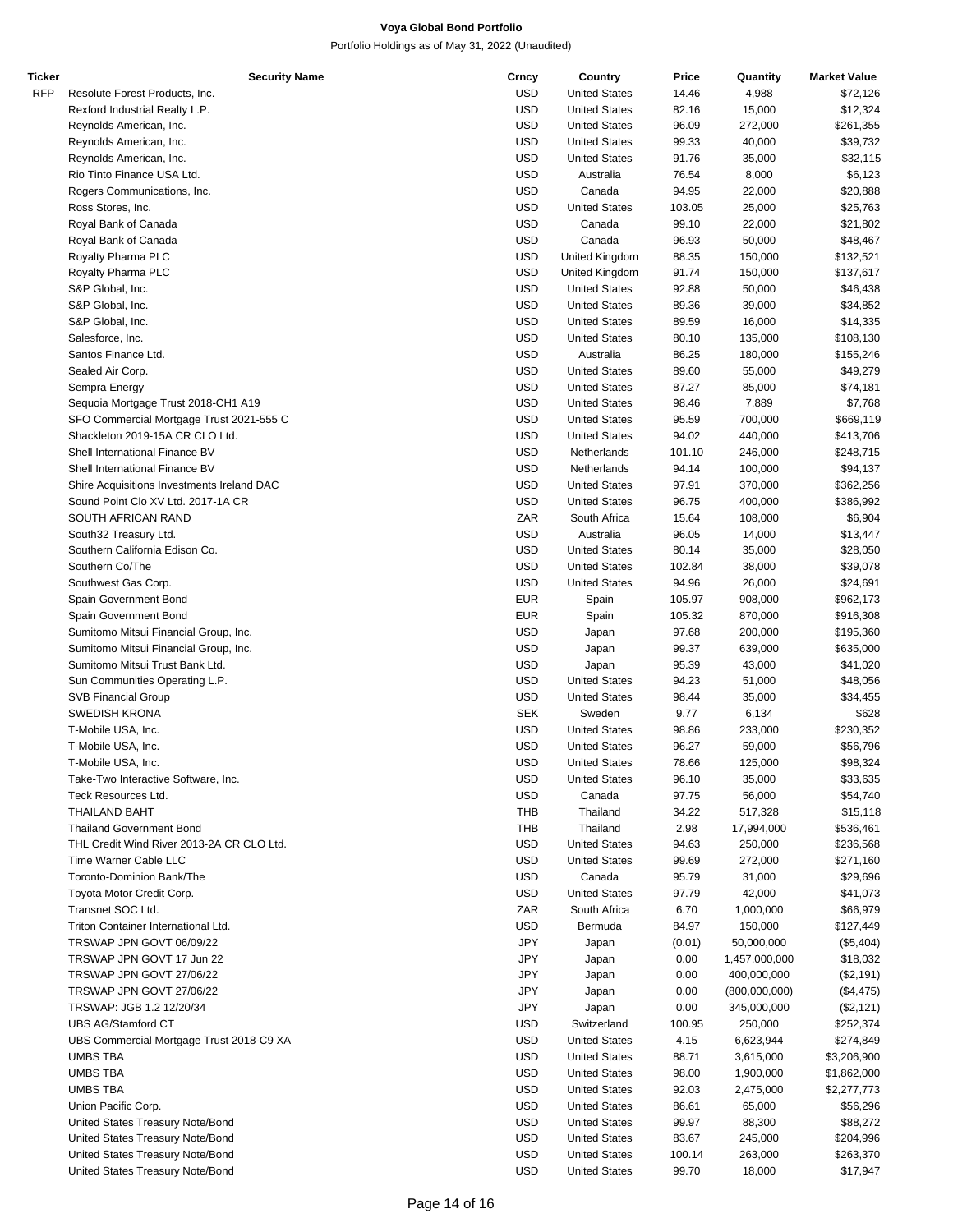| Ticker | <b>Security Name</b>                                           | Crncy      | Country              | Price  | Quantity    | <b>Market Value</b>   |
|--------|----------------------------------------------------------------|------------|----------------------|--------|-------------|-----------------------|
|        | UnitedHealth Group, Inc.                                       | <b>USD</b> | <b>United States</b> | 102.48 | 29,000      | \$29,720              |
|        | UnitedHealth Group, Inc.                                       | USD        | <b>United States</b> | 105.77 | 14,000      | \$14,807              |
|        | UnitedHealth Group, Inc.                                       | <b>USD</b> | <b>United States</b> | 89.11  | 287,000     | \$255,758             |
|        | UnitedHealth Group, Inc.                                       | <b>USD</b> | <b>United States</b> | 83.79  | 48,000      | \$40,219              |
|        | UnitedHealth Group, Inc.                                       | <b>USD</b> | <b>United States</b> | 81.77  | 95,000      | \$77,685              |
|        | UnitedHealth Group, Inc.                                       | <b>USD</b> | <b>United States</b> | 90.83  | 25,000      | \$22,708              |
|        | US 10YR NOTE (CBT)Sep22                                        | <b>USD</b> | <b>United States</b> | 119.45 | (75)        | (\$8,958,984)         |
|        | US 10yr Ultra Fut Sep22                                        | <b>USD</b> | <b>United States</b> | 128.48 | (26)        | (\$3,340,594)         |
|        | US 2YR NOTE (CBT) SEP22                                        | <b>USD</b> | <b>United States</b> | 105.55 | 8           | \$1,688,813           |
|        | US 5YR NOTE (CBT) SEP22                                        | USD        | <b>United States</b> | 112.95 | (40)        | (\$4,518,125)         |
|        | US Airways 2012-1 Class A Pass Through Trust                   | <b>USD</b> | <b>United States</b> | 100.74 | 62,939      | \$63,405              |
|        | US LONG BOND(CBT) SEP22                                        | <b>USD</b> | <b>United States</b> | 139.44 | (6)         | (\$836,625)           |
|        | US ULTRA BOND CBT Sep22                                        | <b>USD</b> | <b>United States</b> | 155.75 | 3           | \$467,250             |
|        | USD/AUD C0.64 18AUG22                                          | <b>USD</b> | <b>United States</b> | 0.00   | 1,682,000   | \$3,186               |
|        | USD/AUD C0.65 18AUG22                                          | <b>USD</b> | <b>United States</b> | 0.00   | 3,590,000   | \$9,123               |
|        | USD/AUD C0.68 17JUN22                                          | <b>USD</b> | <b>United States</b> | 0.00   | (841,000)   | $(\$477)$             |
|        | USD/AUD C0.6925 17JUN22                                        | <b>USD</b> | <b>United States</b> | 0.00   | (1,630,000) | (\$2,287)             |
|        | USD/JPY C129.83 28JUN22                                        | USD        | <b>United States</b> | 0.01   | (1,283,000) | (\$8,173)             |
|        | USD/JPY C130 23JUN22                                           | <b>USD</b> | <b>United States</b> | 0.00   | (1,308,300) | (\$6,441)             |
|        | USD/JPY P124.3 28JUN22                                         | <b>USD</b> | <b>United States</b> | 0.00   | (1,283,000) | (\$2,316)             |
|        | USD/JPY P124.5 23JUN22                                         | <b>USD</b> | <b>United States</b> | 0.00   | (1,308,300) | (\$1,842)             |
|        | USDCNH 6M6M 5.65% STRADDL                                      | USD        | <b>United States</b> | 0.05   | 3,063,000   | \$1,658               |
|        | Utah Acquisition Sub, Inc.                                     | <b>USD</b> | <b>United States</b> | 97.82  | 200,000     | \$195,632             |
|        | Verizon Communications, Inc.                                   | <b>USD</b> | <b>United States</b> | 102.61 | 230,000     | \$236,009             |
|        | Verizon Communications, Inc.                                   | <b>USD</b> | <b>United States</b> | 93.91  | 265,000     | \$248,849             |
|        | Verizon Communications, Inc.                                   | USD        | <b>United States</b> | 100.22 | 61,000      | \$61,134              |
|        | Verizon Communications, Inc.                                   | <b>USD</b> | <b>United States</b> | 86.22  | 126,000     | \$108,635             |
|        | Verizon Communications, Inc.                                   | <b>USD</b> | <b>United States</b> | 84.66  | 49,000      | \$41,485              |
|        | Verizon Communications, Inc.                                   | <b>USD</b> | <b>United States</b> | 86.51  | 86,000      | \$74,395              |
|        | Viatris, Inc.                                                  | USD        | <b>United States</b> | 83.71  | 80,000      |                       |
|        | Vistra Operations Co. LLC                                      | <b>USD</b> | <b>United States</b> | 100.36 | 45,000      | \$66,964<br>\$45,162  |
|        |                                                                | <b>USD</b> | <b>United States</b> | 89.74  | 335,000     |                       |
|        | VMware, Inc.<br>VMware, Inc.                                   | <b>USD</b> | <b>United States</b> | 85.15  | 40,000      | \$300,634<br>\$34,059 |
|        |                                                                |            |                      |        |             |                       |
|        | IMCDX Voya Emerging Markets Corporate Debt Fund - Class P      | USD        | <b>United States</b> | 8.41   | 797,422     | \$6,706,318           |
|        | IHCSX Voya Emerging Markets Hard Currency Debt Fund - Class P  | <b>USD</b> | <b>United States</b> | 7.80   | 1,210,209   | \$9,439,627           |
|        | ILCDX Voya Emerging Markets Local Currency Debt Fund - Class P | <b>USD</b> | <b>United States</b> | 5.60   | 1,172,649   | \$6,566,835           |
|        | IHYPX Voya High Yield Bond Fund - Class P                      | <b>USD</b> | <b>United States</b> | 7.19   | 1,417,491   | \$10,191,758          |
|        | WaMu Mortgage Pass-Through Certificates Series 2005-AR11 X     | USD        | <b>United States</b> | 0.96   | 3,470,637   | \$33,323              |
|        | WaMu Mortgage Pass-Through Certificates Series 2006-AR12 1A1   | <b>USD</b> | <b>United States</b> | 97.09  | 23,529      | \$22,844              |
|        | WaMu Mortgage Pass-Through Certificates Series 2006-AR8 1A4    | <b>USD</b> | <b>United States</b> | 95.59  | 79,744      | \$76,229              |
|        | WaMu Mortgage Pass-Through Certificates Series 2007-HY2 1A1    | <b>USD</b> | <b>United States</b> | 96.17  | 174,150     | \$167,475             |
|        | WaMu Mortgage Pass-Through Certificates Series 2007-HY4 1A1    | <b>USD</b> | <b>United States</b> | 95.45  | 53,200      | \$50,780              |
|        | Wells Fargo & Co.                                              | USD        | <b>United States</b> | 96.56  | 327,000     | \$315,738             |
|        | Wells Fargo & Co.                                              | <b>USD</b> | <b>United States</b> | 97.02  | 240,000     | \$232,844             |
|        | Wells Fargo & Co.                                              | <b>USD</b> | <b>United States</b> | 98.54  | 52,000      | \$51,241              |
|        | Wells Fargo Alternative Loan 2007-PA2 2A1                      | USD        | <b>United States</b> | 80.96  | 45,513      | \$36,848              |
|        | Westpac Banking Corp.                                          | USD        | Australia            | 88.66  | 24,000      | \$21,278              |
| WRK    | WestRock Co.                                                   | <b>USD</b> | <b>United States</b> | 48.49  | 120         | \$5,819               |
|        | WFRBS Commercial Mortgage Trust 2012-C8 XA                     | <b>USD</b> | <b>United States</b> | 0.01   | 651,716     | \$51                  |
|        | WFRBS Commercial Mortgage Trust 2013-C11 F                     | USD        | <b>United States</b> | 87.70  | 550,000     | \$482,367             |
|        | WFRBS Commercial Mortgage Trust 2013-C14 D                     | <b>USD</b> | <b>United States</b> | 87.38  | 330,000     | \$288,362             |
|        | WFRBS Commercial Mortgage Trust 2014-C19 XA                    | <b>USD</b> | <b>United States</b> | 1.15   | 7,732,547   | \$89,290              |
|        | WinWater Mortgage Loan Trust 2015-5 B4                         | <b>USD</b> | <b>United States</b> | 93.07  | 105,918     | \$98,580              |
|        | Workday, Inc.                                                  | <b>USD</b> | <b>United States</b> | 94.13  | 12,000      | \$11,296              |